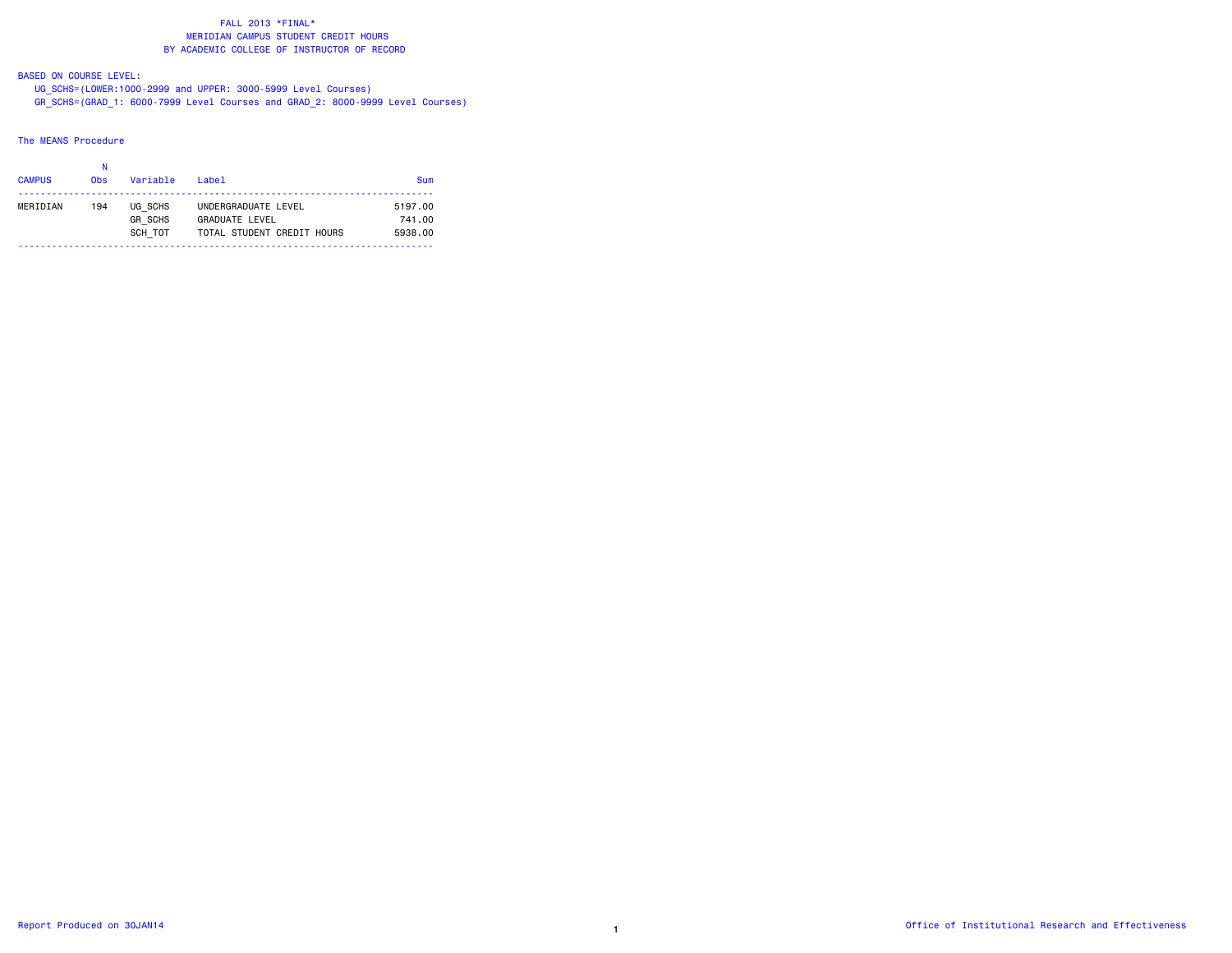# BASED ON COURSE LEVEL:

 UG\_SCHS=(LOWER:1000-2999 and UPPER: 3000-5999 Level Courses) GR\_SCHS=(GRAD\_1: 6000-7999 Level Courses and GRAD\_2: 8000-9999 Level Courses)

### The MEANS Procedure

| <b>ACADEMIC COLLEGE</b> | Ν<br><b>Obs</b> | Variable                             | Label                                                                      | <b>Sum</b>                   |
|-------------------------|-----------------|--------------------------------------|----------------------------------------------------------------------------|------------------------------|
| ARTS & SCIENCES         | 93              | UG SCHS<br>GR SCHS<br>SCH TOT        | UNDERGRADUATE LEVEL<br><b>GRADUATE LEVEL</b><br>TOTAL STUDENT CREDIT HOURS | 2639,00<br>81.00<br>2720.00  |
| <b>BUSINESS</b>         | 19              | UG SCHS<br><b>GR SCHS</b><br>SCH TOT | UNDERGRADUATE LEVEL<br><b>GRADUATE LEVEL</b><br>TOTAL STUDENT CREDIT HOURS | 976.00<br>0.00<br>976.00     |
| EDUCATION               | 82              | UG SCHS<br><b>GR SCHS</b><br>SCH TOT | UNDERGRADUATE LEVEL<br><b>GRADUATE LEVEL</b><br>TOTAL STUDENT CREDIT HOURS | 1582.00<br>660.00<br>2242.00 |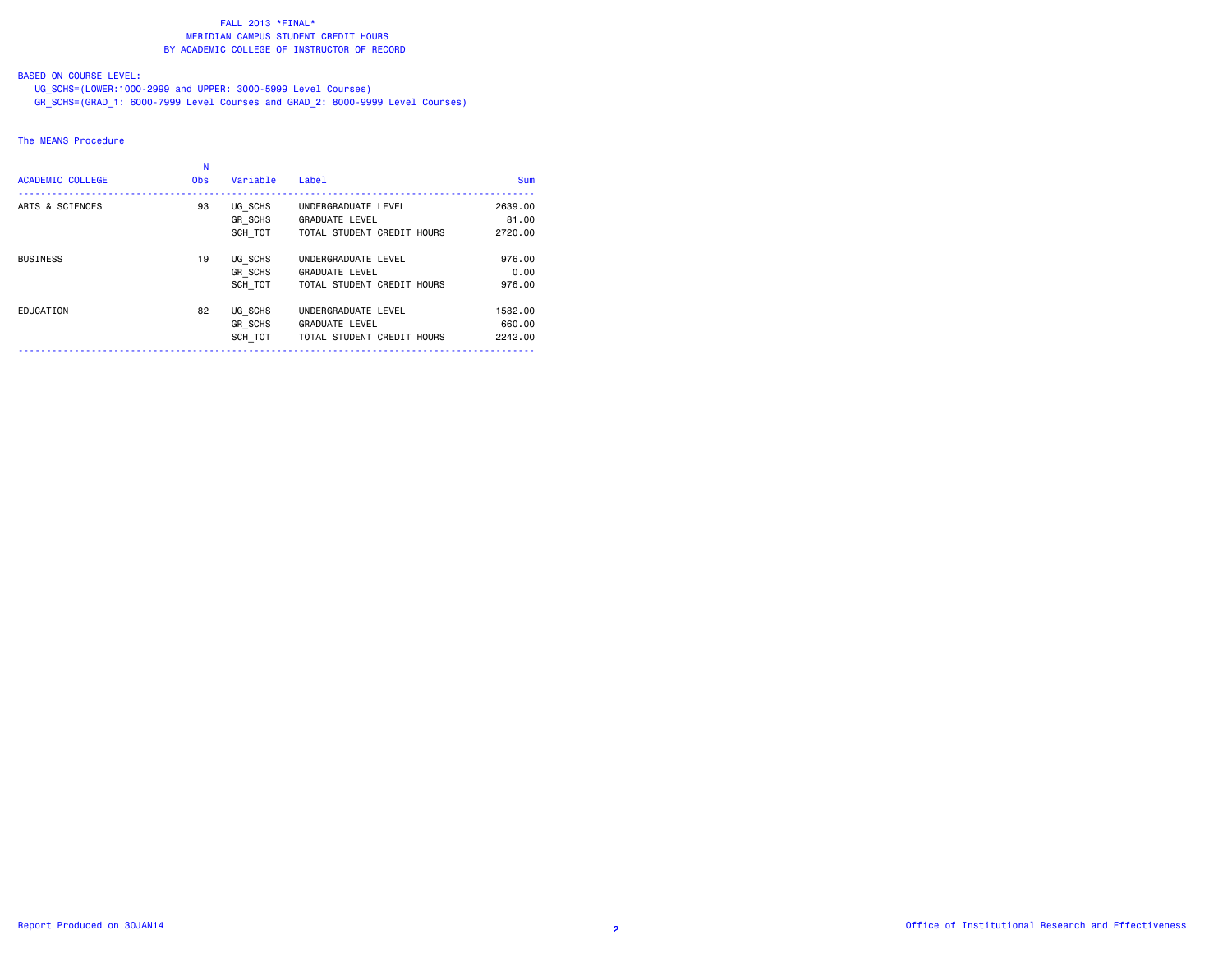# BASED ON COURSE LEVEL:

 UG\_SCHS=(LOWER:1000-2999 and UPPER: 3000-5999 Level Courses \*\*Excludes CVM 5000-5999 Level Courses\*\*) GR\_SCHS=(GRAD\_1: 6000-7999 Level Courses and GRAD\_2: 8000-9999 Level Courses)

|                                            | <b>UNDERGRADUATE</b> | <b>GRADUATE</b> |              |
|--------------------------------------------|----------------------|-----------------|--------------|
| <b>ACADEMIC DEPARTMENT</b>                 | <b>LEVEL</b>         | <b>LEVEL</b>    | <b>TOTAL</b> |
|                                            |                      |                 |              |
| Anthropology & Middle Eastern Cultures     | 48.00                | 0.00            | 48.00        |
| Biological Sciences                        | 156.00               | 0.00            | 156.00       |
| Classical & Modern Languages & Literatures | 54.00                | 0.00            | 54.00        |
| Communication                              | 123,00               | 3.00            | 126,00       |
| English                                    | 267.00               | 6.00            | 273.00       |
| Geosciences                                | 174.00               | 0.00            | 174.00       |
| History                                    | 249,00               | 21.00           | 270.00       |
| Mathematics & Statistics                   | 129,00               | 0.00            | 129,00       |
| Philosophy & Religion                      | 201.00               | 0.00            | 201.00       |
| Political Science & Public Administration  | 24.00                | 6.00            | 30.00        |
| Psychology                                 | 410.00               | 45.00           | 455.00       |
| Sociology                                  | 804,00               | 0.00            | 804.00       |
|                                            |                      | -----------     |              |
|                                            | 2639.00              | 81.00           | 2720.00      |
|                                            | ==============       | ==============  | ==========   |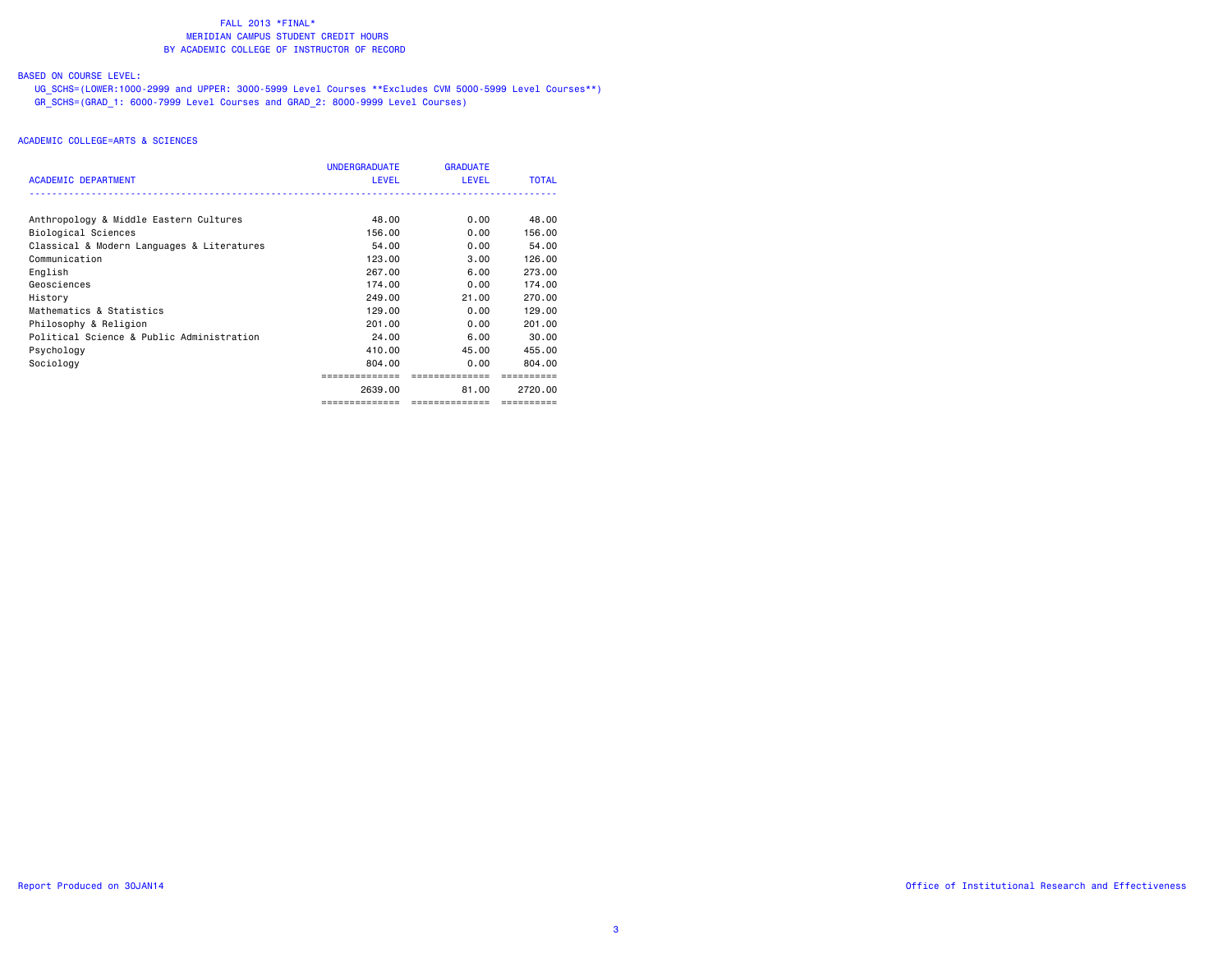# BASED ON COURSE LEVEL:

 UG\_SCHS=(LOWER:1000-2999 and UPPER: 3000-5999 Level Courses \*\*Excludes CVM 5000-5999 Level Courses\*\*) GR\_SCHS=(GRAD\_1: 6000-7999 Level Courses and GRAD\_2: 8000-9999 Level Courses)

|                                                 | <b>UNDERGRADUATE</b> | <b>GRADUATE</b> |              |
|-------------------------------------------------|----------------------|-----------------|--------------|
| <b>ACADEMIC DEPARTMENT</b>                      | <b>LEVEL</b>         | LEVEL           | <b>TOTAL</b> |
|                                                 |                      |                 |              |
| Finance & Economics                             | 48.00                | 0.00            | 48.00        |
| Management & Information Systems                | 523.00               | 0.00            | 523.00       |
| Marketing, Quantitative Analysis & Business Law | 237.00               | 0.00            | 237.00       |
| School of Accountancy                           | 168.00               | 0.00            | 168.00       |
|                                                 |                      |                 |              |
|                                                 | 976.00               | 0.00            | 976.00       |
|                                                 |                      |                 |              |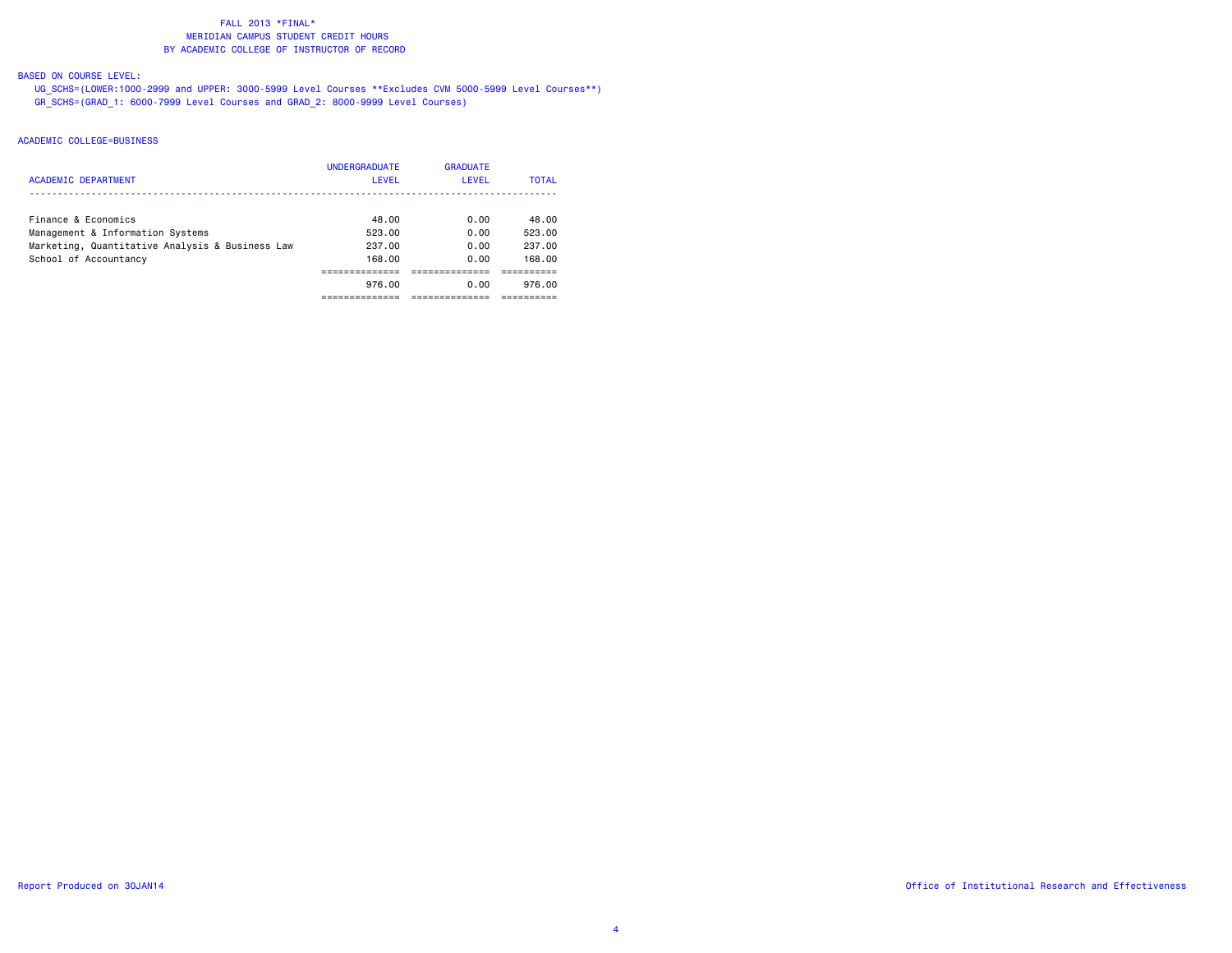# BASED ON COURSE LEVEL:

 UG\_SCHS=(LOWER:1000-2999 and UPPER: 3000-5999 Level Courses \*\*Excludes CVM 5000-5999 Level Courses\*\*) GR\_SCHS=(GRAD\_1: 6000-7999 Level Courses and GRAD\_2: 8000-9999 Level Courses)

|                                             | <b>UNDERGRADUATE</b> | <b>GRADUATE</b> |              |
|---------------------------------------------|----------------------|-----------------|--------------|
| ACADEMIC DEPARTMENT                         | LEVEL                | LEVEL           | <b>TOTAL</b> |
|                                             |                      |                 |              |
| Counseling & Educational Psychology         | 153.00               | 354.50          | 507.50       |
| Curriculum, Instruction & Special Education | 1384.00              | 145.00          | 1529.00      |
| Leadership and Foundations                  | 45.00                | 160.50          | 205.50       |
|                                             |                      |                 |              |
|                                             | 1582.00              | 660.00          | 2242.00      |
|                                             |                      |                 |              |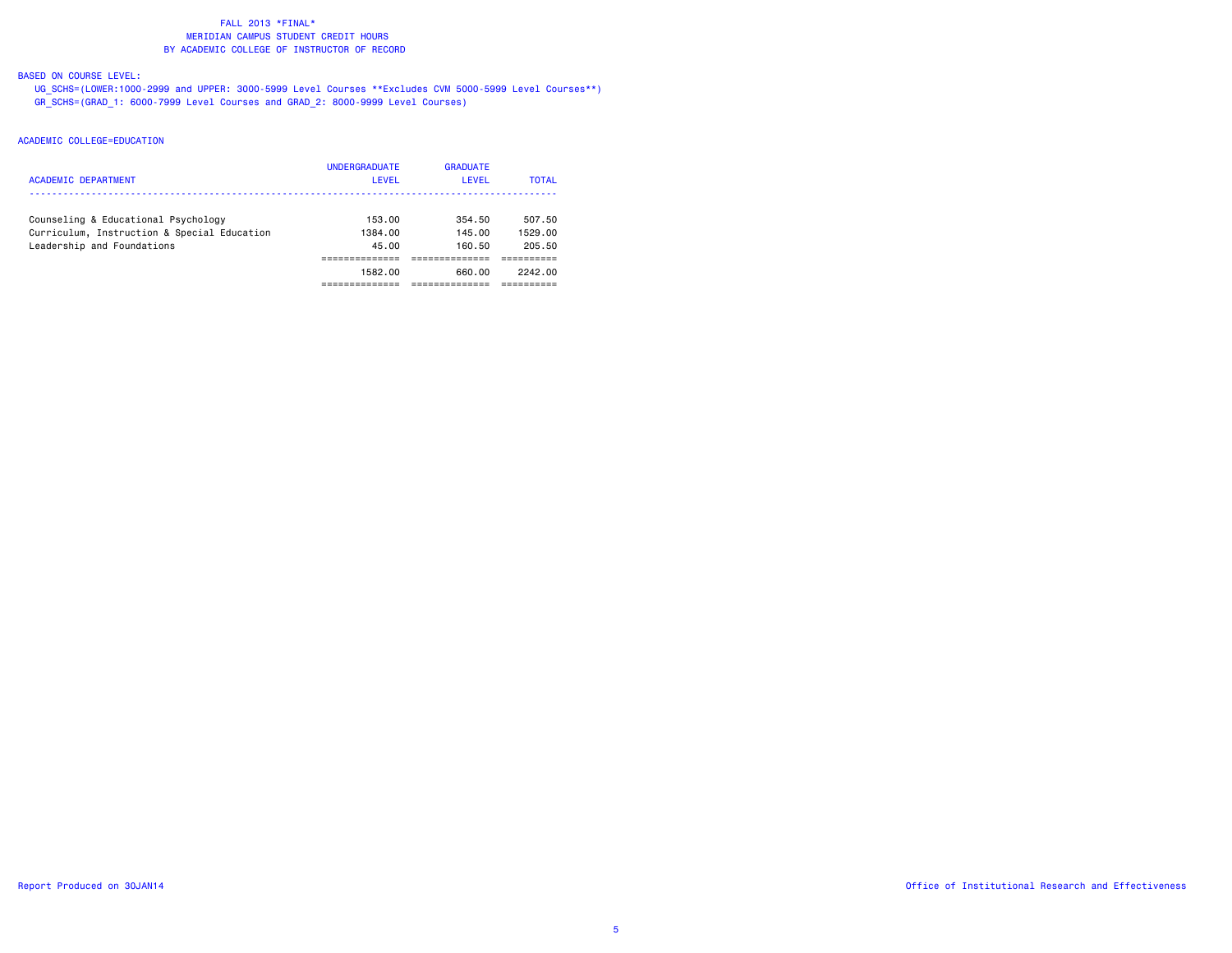| <b>ACADEMIC DEPARTMENT</b>             | <b>Instructor Name</b> | Rank     | <b>Tenure</b><br>Status | Course<br>Cip# | <b>CRN</b> | Course # Sec Type Title  |            | Crs      |                                        | Inst<br>Per | <b>UG</b><br><b>SCHS</b> | <b>GR</b><br><b>SCHS</b> | Tota:<br><b>SCHS</b> |
|----------------------------------------|------------------------|----------|-------------------------|----------------|------------|--------------------------|------------|----------|----------------------------------------|-------------|--------------------------|--------------------------|----------------------|
| Anthropology & Middle Eastern Cultures | Turner, James          | Lecturer | Non-Ten Track           | 450201         | 33586      | AN 2203<br>33760 SO 2203 | 201<br>201 | C.<br>C. | Racial Minorities<br>Racial Minorities | .00<br>00.1 | 45.00<br>3.00            | 0.00<br>0.00             | 45.00<br>3,00        |
|                                        |                        |          |                         |                |            |                          |            |          |                                        |             | ---------<br>48.00       | 0.00                     | .<br>48.00           |
|                                        |                        |          |                         |                |            |                          |            |          |                                        |             |                          | ========                 | ==========           |
| Anthropology & Middle Eastern Cultures |                        |          |                         |                |            |                          |            |          |                                        |             | 48.00                    | 0.00                     | 48.00                |
|                                        |                        |          |                         |                |            |                          |            |          |                                        |             | ---------<br>--------    | --------<br>--------     | ==========           |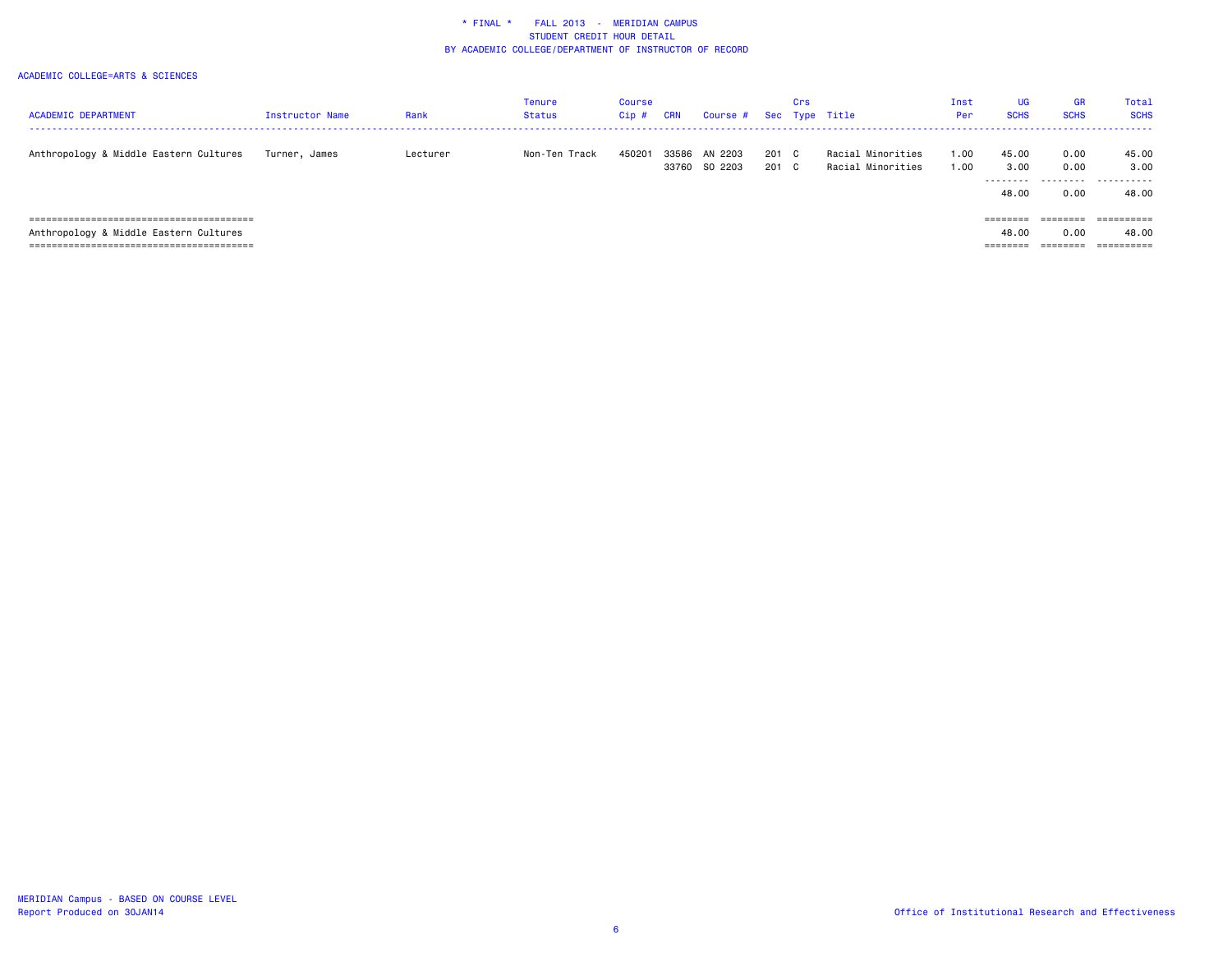|                            |                 |            | Tenure        | Course |            |               |       | Crs |                      | Inst | <b>UG</b>   | <b>GR</b>   | Total                 |
|----------------------------|-----------------|------------|---------------|--------|------------|---------------|-------|-----|----------------------|------|-------------|-------------|-----------------------|
| <b>ACADEMIC DEPARTMENT</b> | Instructor Name | Rank       | <b>Status</b> | Cip#   | <b>CRN</b> | Course #      |       |     | Sec Type Title       | Per  | <b>SCHS</b> | <b>SCHS</b> | <b>SCHS</b><br>------ |
|                            |                 |            |               |        |            |               |       |     |                      |      |             |             |                       |
| Biological Sciences        | Fogarty, Jarrod | Instructor | Non-Ten Track | 269999 | 34467      | BIO 4990      | 201 C |     | Special Topic in BIO | 1.00 | 24.00       | 0.00        | 24.00                 |
|                            |                 |            |               |        | 34514      | BIO 2990      | 201 C |     | Special Topic in BI  | 1.00 | 42.00       | 0.00        | 42.00                 |
|                            |                 |            |               | 270501 |            | 33725 MA 2113 | 201 C |     | Intro to Stats       | 1.00 | 57.00       | 0.00        | 57.00                 |
|                            |                 |            |               |        | 33766      | ST 2113       | 201 C |     | Intro to Stats       | 1.00 | 3.00        | 0.00        | 3.00                  |
|                            |                 |            |               |        |            | 36453 MA 2113 | 202 C |     | Intro to Stats       | 1.00 | 18,00       | 0.00        | 18.00                 |
|                            |                 |            |               |        |            | 36456 ST 2113 | 202 C |     | Intro to Stats       | 1.00 | 12.00       | 0.00        | 12.00                 |
|                            |                 |            |               |        |            |               |       |     |                      |      | ---------   | .           | .                     |
|                            |                 |            |               |        |            |               |       |     |                      |      | 156.00      | 0.00        | 156.00                |
|                            |                 |            |               |        |            |               |       |     |                      |      |             |             |                       |
|                            |                 |            |               |        |            |               |       |     |                      |      | ========    | ========    | -----------           |
| Biological Sciences        |                 |            |               |        |            |               |       |     |                      |      | 156.00      | 0.00        | 156.00                |
|                            |                 |            |               |        |            |               |       |     |                      |      | ========    | ========    | ==========            |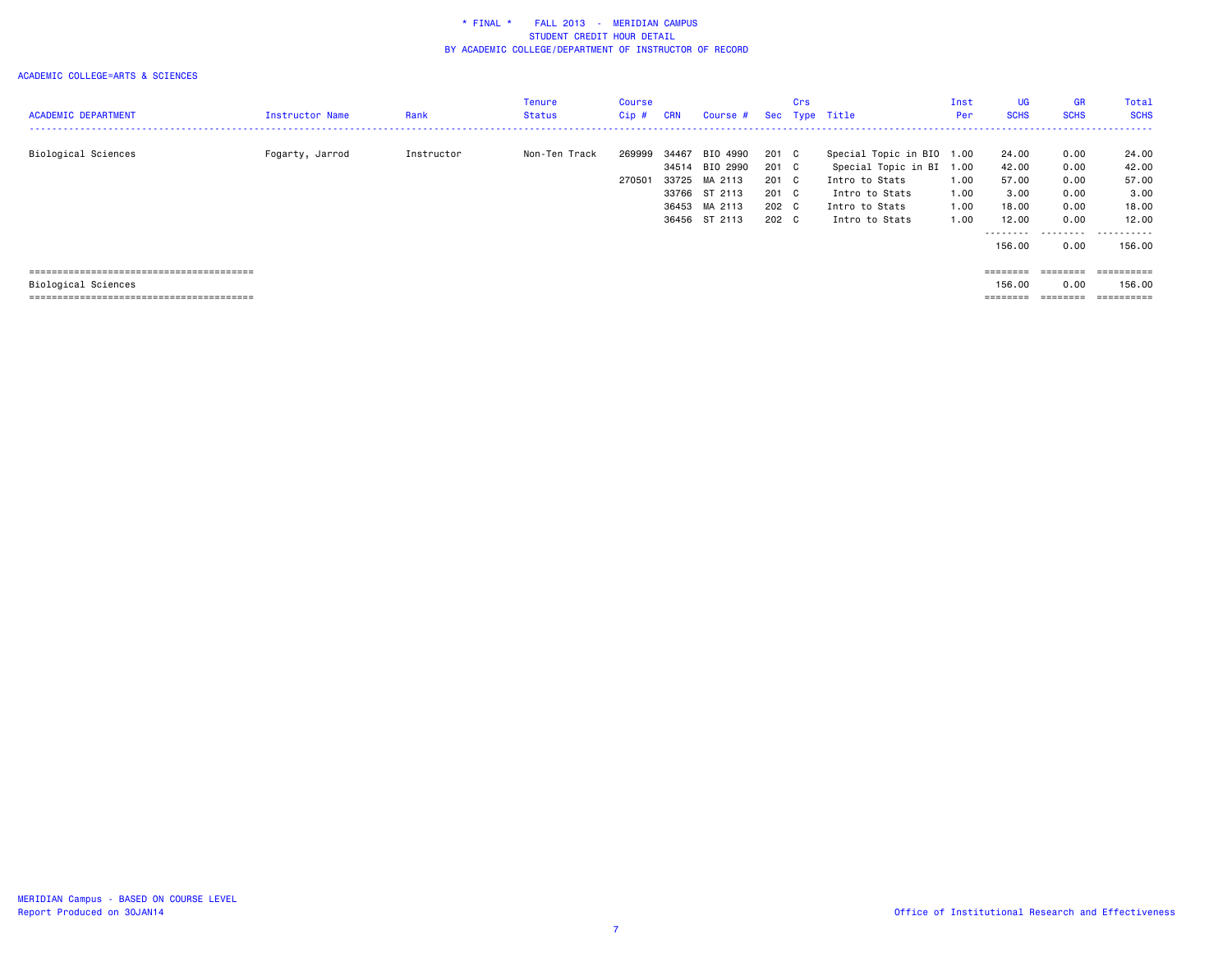| <b>ACADEMIC DEPARTMENT</b>                                                | <b>Instructor Name</b> | Rank     | Tenure<br><b>Status</b> | Course<br>$Cip$ # | <b>CRN</b> | Course # Sec Type Title |       | Crs |                           | Inst<br>Per | <b>UG</b><br><b>SCHS</b>              | <b>GR</b><br><b>SCHS</b> | Total<br><b>SCHS</b>              |
|---------------------------------------------------------------------------|------------------------|----------|-------------------------|-------------------|------------|-------------------------|-------|-----|---------------------------|-------------|---------------------------------------|--------------------------|-----------------------------------|
| Classical & Modern Languages & Literatur Calderon, Beth                   |                        | Lecturer | Non-Ten Track           | 169999            |            | 34549 FLS 2990          | 201 C |     | Special Topic In FLS 1.00 |             | 54.00<br>---------<br>54.00           | 0.00<br>.<br>0.00        | 54.00<br>.<br>54.00               |
| Classical & Modern Languages & Literatur<br>----------------------------- |                        |          |                         |                   |            |                         |       |     |                           |             | $=$ = = = = = = =<br>54.00<br>======= | ========<br>0.00         | ==========<br>54.00<br>========== |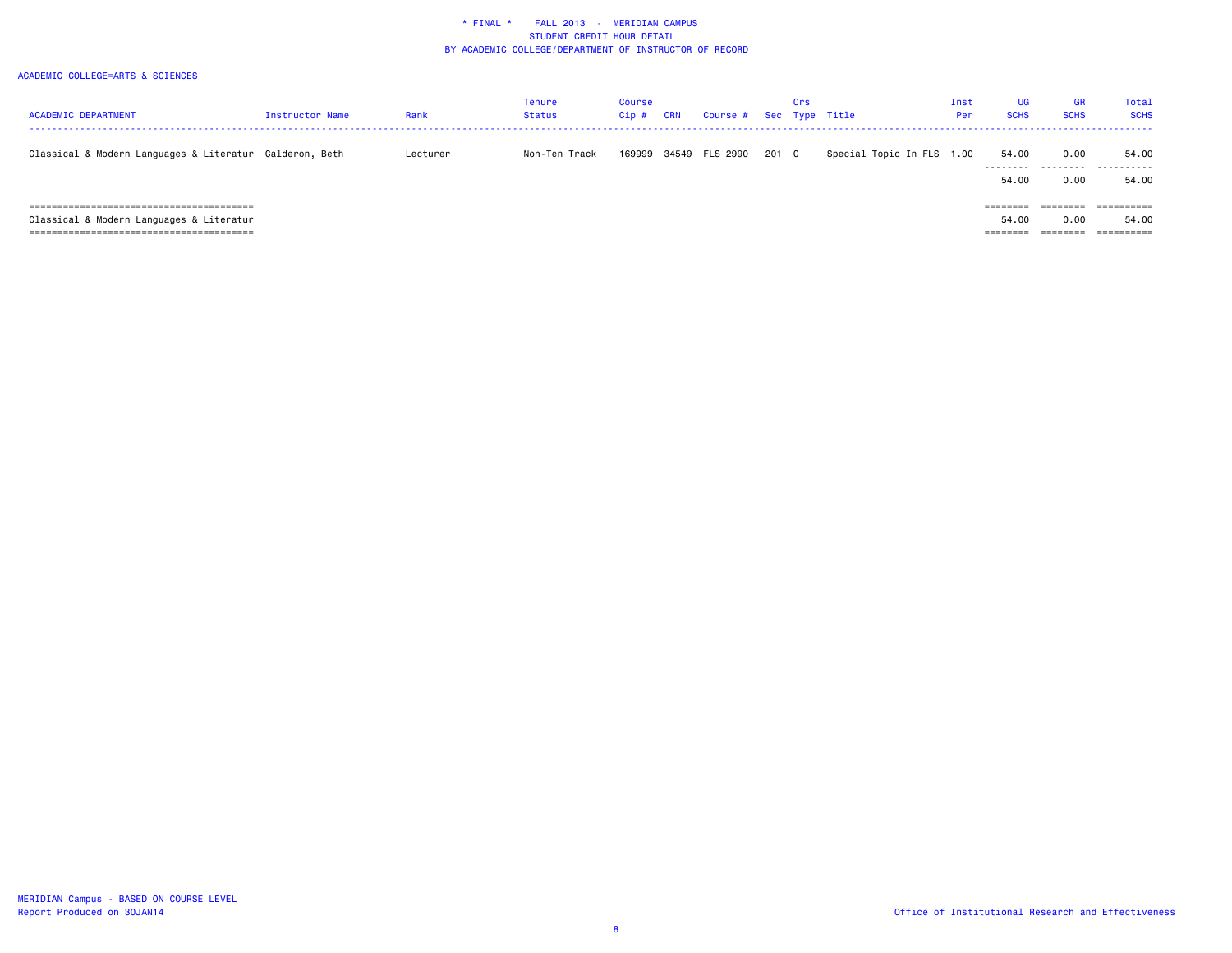|                            |                 |                             | <b>Tenure</b> | <b>Course</b> |            |               |            | Crs |                           | Inst | UG                 | <b>GR</b>             | Total                |
|----------------------------|-----------------|-----------------------------|---------------|---------------|------------|---------------|------------|-----|---------------------------|------|--------------------|-----------------------|----------------------|
| <b>ACADEMIC DEPARTMENT</b> | Instructor Name | Rank                        | <b>Status</b> | $Cip$ #       | <b>CRN</b> | Course #      | <b>Sec</b> |     | Type Title                | Per  | <b>SCHS</b>        | <b>SCHS</b>           | <b>SCHS</b>          |
| Communication              | Anthony, Kelli  | Instructor                  | Non-Ten Track | 090101        | 33606      | CO 3833       | 201 C      |     | Interviewing              | 1.00 | 21.00              | 0.00                  | 21.00                |
|                            |                 |                             |               |               | 34820      | CO 1223       | 201 C      |     | Intro Comm Theory         | 1.00 | 3.00               | 0.00                  | 3.00                 |
|                            |                 |                             |               | 090401        |            | 33600 CO 1403 | 201 C      |     | Intro Mass Media          | 1.00 | 18.00<br>.         | 0.00<br>$\frac{1}{2}$ | 18.00                |
|                            |                 |                             |               |               |            |               |            |     |                           |      | 42.00              | 0.00                  | 42.00                |
|                            | Denton, Raymond | Lecturer                    | Non-Ten Track | 090401        |            | 34510 CO 3313 | 201 C      |     | News Write for Elec       | 1.00 | 9.00               | 0.00                  | 9.00                 |
|                            |                 |                             |               | 090701        | 33611      | CO 4373       | 201 C      |     | Prac In Tv News           | 1.00 | 3.00               | 0.00                  | 3.00                 |
|                            |                 |                             |               |               |            | 34485 CO 3333 | 201 C      |     | Adv Television Prd        | 1.00 | 6.00               | 0.00                  | 6.00                 |
|                            |                 |                             |               |               |            | 34507 CO 3343 | 201 C      |     | Writing for the Medi 1.00 |      | 12.00<br>.         | 0.00<br>----          | 12.00                |
|                            |                 |                             |               |               |            |               |            |     |                           |      | 30.00              | 0.00                  | 30.00                |
|                            | Forde, John     | Associate Professor Tenured |               | 090501        | 33604      | CO 3803       | 201 C      |     | Prin Public Relation 1.00 |      | 39.00              | 0.00                  | 39.00                |
|                            |                 |                             |               |               |            |               |            |     |                           |      | .<br>39.00         | - - - -<br>0.00       | 39.00                |
|                            | Goodman, Mark   | Professor                   | Tenured       | 090401        | 34921      | CO 4313       | 201 C      |     | Mass Media Law            | 1.00 | 3.00               | 0.00                  | 3.00                 |
|                            |                 |                             |               |               |            |               |            |     |                           |      | <u>.</u><br>3.00   | 0.00                  | 3.00                 |
|                            | Smith, Glenn    | Associate Professor Tenured |               | 231001        | 34562      | CO 4253       | 201 C      |     | Elements Of Persuasn 1.00 |      | 6.00               | 0.00                  | 6.00                 |
|                            |                 |                             |               |               | 34567      | CO 6253       | $201$ C    |     | Elements Of Persuasn 1.00 |      | 0.00<br>--------   | 3.00<br>$\cdots$      | 3.00                 |
|                            |                 |                             |               |               |            |               |            |     |                           |      | 6.00               | 3.00                  | 9.00                 |
|                            | Williams, Kevin | Associate Professor Tenured |               | 090401        |            | 33610 CO 4323 | 201 C      |     | Mass Media-Society        | 1.00 | 3.00               | 0.00                  | 3.00                 |
|                            |                 |                             |               |               |            |               |            |     |                           |      | --------<br>3.00   | .<br>0.00             | 3.00                 |
| Communication              |                 |                             |               |               |            |               |            |     |                           |      | ========<br>123.00 | ========<br>3.00      | ==========<br>126.00 |
|                            |                 |                             |               |               |            |               |            |     |                           |      | ========           | ========              | ==========           |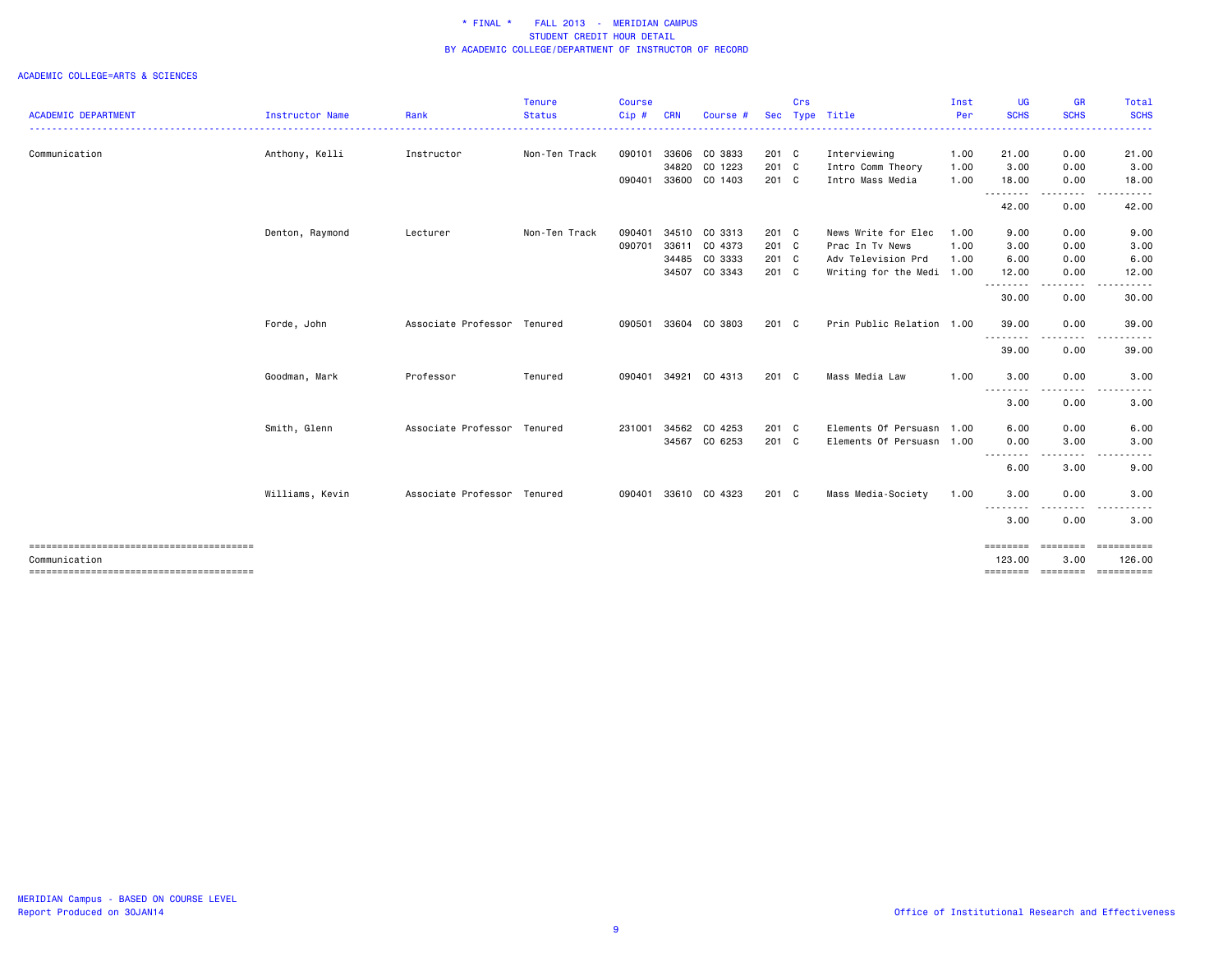|                            |                                  |                               | <b>Tenure</b> | <b>Course</b> |            |                      |            | Crs |                           | Inst | UG                 | <b>GR</b>                                                                                                                         | Total                                                                                                                                                         |
|----------------------------|----------------------------------|-------------------------------|---------------|---------------|------------|----------------------|------------|-----|---------------------------|------|--------------------|-----------------------------------------------------------------------------------------------------------------------------------|---------------------------------------------------------------------------------------------------------------------------------------------------------------|
| <b>ACADEMIC DEPARTMENT</b> | <b>Instructor Name</b>           | Rank                          | <b>Status</b> | $Cip$ #       | <b>CRN</b> | Course #             | <b>Sec</b> |     | Type Title                | Per  | <b>SCHS</b>        | <b>SCHS</b>                                                                                                                       | <b>SCHS</b>                                                                                                                                                   |
| English                    | Fogle, Evelyn                    | Assistant Professor Ten Track |               | 131401        |            | 34476 EN 4453        | 201 C      |     | Methods in TESOL          | 1.00 | 3.00               | 0.00                                                                                                                              | 3.00                                                                                                                                                          |
|                            |                                  |                               |               |               |            |                      |            |     |                           |      | 3.00               | 0.00                                                                                                                              | 3.00                                                                                                                                                          |
|                            | Harmon Threatt, Elizabe Lecturer |                               | Non-Ten Track | 230501        | 35067      | EN 3303              | 201 C      |     | Creative Writing          | 1.00 | 33.00              | 0.00                                                                                                                              | 33.00                                                                                                                                                         |
|                            |                                  |                               |               |               | 35068      | EN 3303              | 202 C      |     | Creative Writing          | 1.00 | 33.00<br>.         | 0.00<br>$- - - -$                                                                                                                 | 33.00                                                                                                                                                         |
|                            |                                  |                               |               |               |            |                      |            |     |                           |      | 66.00              | 0.00                                                                                                                              | 66.00                                                                                                                                                         |
|                            | Kelley, James                    | Associate Professor Tenured   |               | 160102        | 34486      | EN 4413              | 201 C      |     | Hist Of The Eng Lang 1.00 |      | 33.00              | 0.00                                                                                                                              | 33.00                                                                                                                                                         |
|                            |                                  |                               |               |               | 34487      | EN 6413              | 201 C      |     | Hist Of The Eng Lang 1.00 |      | 0.00               | 3.00                                                                                                                              | 3.00                                                                                                                                                          |
|                            |                                  |                               |               | 230701        | 33681      | EN 2434              | 201 C      |     | Literature And Film       | 1.00 | 36.00              | 0.00                                                                                                                              | 36.00                                                                                                                                                         |
|                            |                                  |                               |               | 230801        | 34473      | EN 4663              | 201 C      |     | Brit & Irish Novel S 1.00 |      | 27.00              | 0.00                                                                                                                              | 27.00                                                                                                                                                         |
|                            |                                  |                               |               |               |            | 34474 EN 6663        | 201 C      |     | Brit & Irish Novel S 1.00 |      | 0.00<br>.          | 3.00<br>$\frac{1}{2} \left( \frac{1}{2} \right) \left( \frac{1}{2} \right) \left( \frac{1}{2} \right) \left( \frac{1}{2} \right)$ | 3.00                                                                                                                                                          |
|                            |                                  |                               |               |               |            |                      |            |     |                           |      | 96.00              | 6.00                                                                                                                              | 102.00                                                                                                                                                        |
|                            | Slimp, Cynthia                   | Lecturer                      | Non-Ten Track | 230301        | 34568      | EN 2273              | 201 C      |     | World Literature Bef 1.00 |      | 45.00              | 0.00                                                                                                                              | 45.00                                                                                                                                                         |
|                            |                                  |                               |               | 230701        |            | 34470 EN 2243        | 201 C      |     | American Lit Before       | 1.00 | 33.00<br>--------  | 0.00<br>$\frac{1}{2}$                                                                                                             | 33.00<br>$\frac{1}{2} \left( \frac{1}{2} \right) \left( \frac{1}{2} \right) \left( \frac{1}{2} \right) \left( \frac{1}{2} \right) \left( \frac{1}{2} \right)$ |
|                            |                                  |                               |               |               |            |                      |            |     |                           |      | 78.00              | 0.00                                                                                                                              | 78.00                                                                                                                                                         |
|                            | Slimp, Stephen                   | Lecturer                      | Non-Ten Track |               |            | 160102 33686 EN 3423 | 201 C      |     | Desc Eng Grammar          | 1.00 | 24.00              | 0.00                                                                                                                              | 24.00                                                                                                                                                         |
|                            |                                  |                               |               |               |            |                      |            |     |                           |      | 24.00              | .<br>0.00                                                                                                                         | 24.00                                                                                                                                                         |
|                            |                                  |                               |               |               |            |                      |            |     |                           |      | ========           | <b>ESSESSED</b>                                                                                                                   | ==========                                                                                                                                                    |
| English                    |                                  |                               |               |               |            |                      |            |     |                           |      | 267.00<br>======== | 6.00<br><b>ESSESSED</b>                                                                                                           | 273.00<br>ESSESSESSE                                                                                                                                          |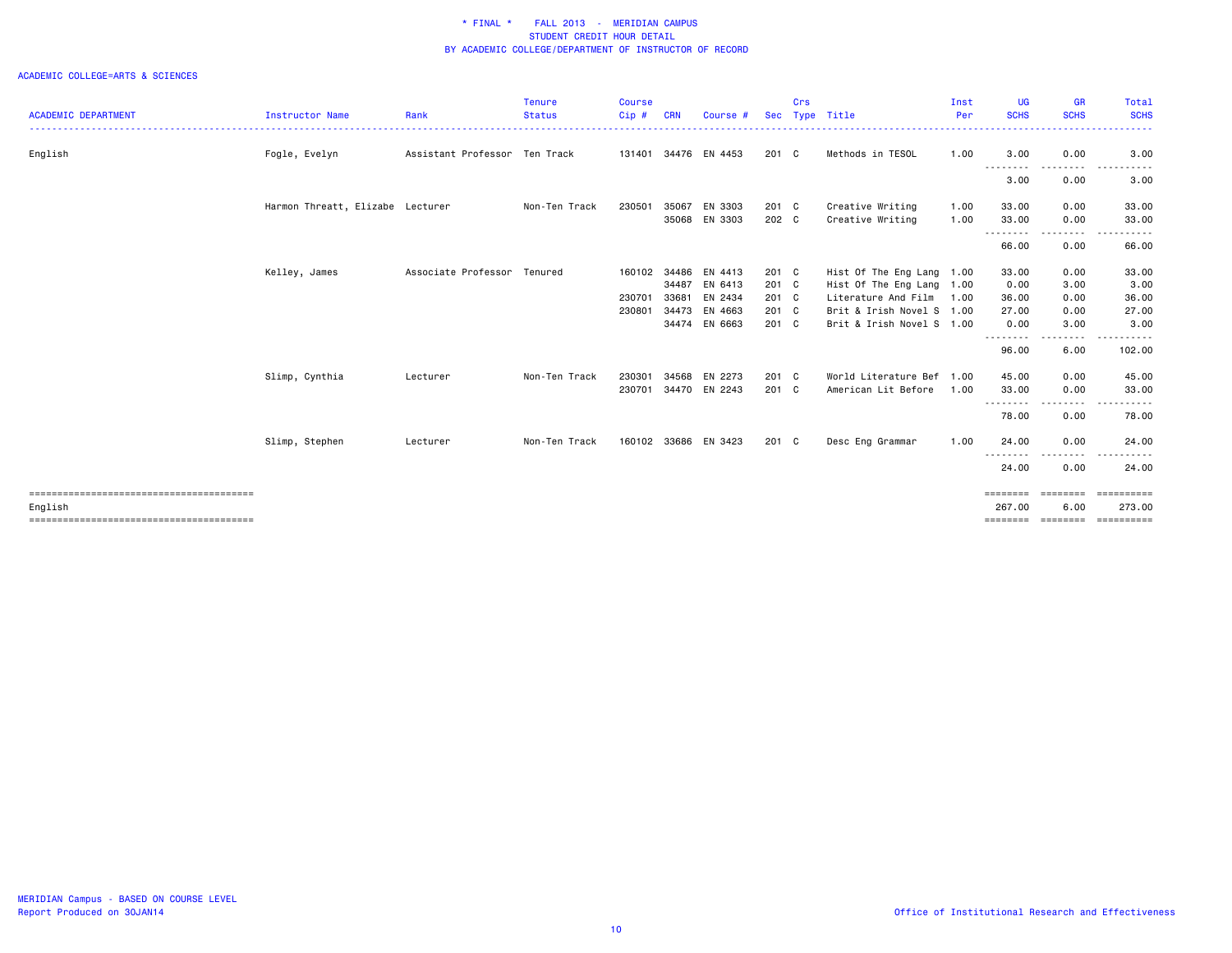| <b>ACADEMIC DEPARTMENT</b> | <b>Instructor Name</b> | Rank     | Tenure<br>Status | Course<br>$Cip$ # | <b>CRN</b>     | Course #                  |                        | Crs | Sec Type Title                            | Inst<br>Per  | <b>UG</b><br><b>SCHS</b>             | GR<br><b>SCHS</b>         | Total<br><b>SCHS</b>                      |
|----------------------------|------------------------|----------|------------------|-------------------|----------------|---------------------------|------------------------|-----|-------------------------------------------|--------------|--------------------------------------|---------------------------|-------------------------------------------|
| Geosciences                | Elliott, Jack          | Lecturer | Non-Ten Track    | 380201<br>450701  | 34561          | REL 1103<br>34508 GR 4263 | 201 C<br>201 C         |     | Intro To Religion<br>Geography Of South   | 1.00<br>1.00 | 15.00<br>72.00<br>---------          | 0.00<br>0.00<br>.         | 15.00<br>72.00<br>.                       |
|                            |                        |          |                  |                   |                |                           |                        |     |                                           |              | 87.00                                | 0.00                      | 87.00                                     |
|                            | Weeks, Brittany        | Lecturer | Non-Ten Track    | 400601            | 35450<br>35451 | GG 1113<br>GG 1111        | 201 C<br>$201 \quad L$ |     | Survey Earth Sci I<br>Earth Science I Lab | 1.00<br>1.00 | 75.00<br>12.00<br>---------<br>87.00 | 0.00<br>0.00<br>.<br>0.00 | 75.00<br>12.00<br>------<br>$ -$<br>87.00 |
|                            |                        |          |                  |                   |                |                           |                        |     |                                           |              |                                      |                           | ==========                                |
| Geosciences                |                        |          |                  |                   |                |                           |                        |     |                                           |              | 174.00                               | 0.00                      | 174.00                                    |
|                            |                        |          |                  |                   |                |                           |                        |     |                                           |              | ========                             | ---------                 | ==========                                |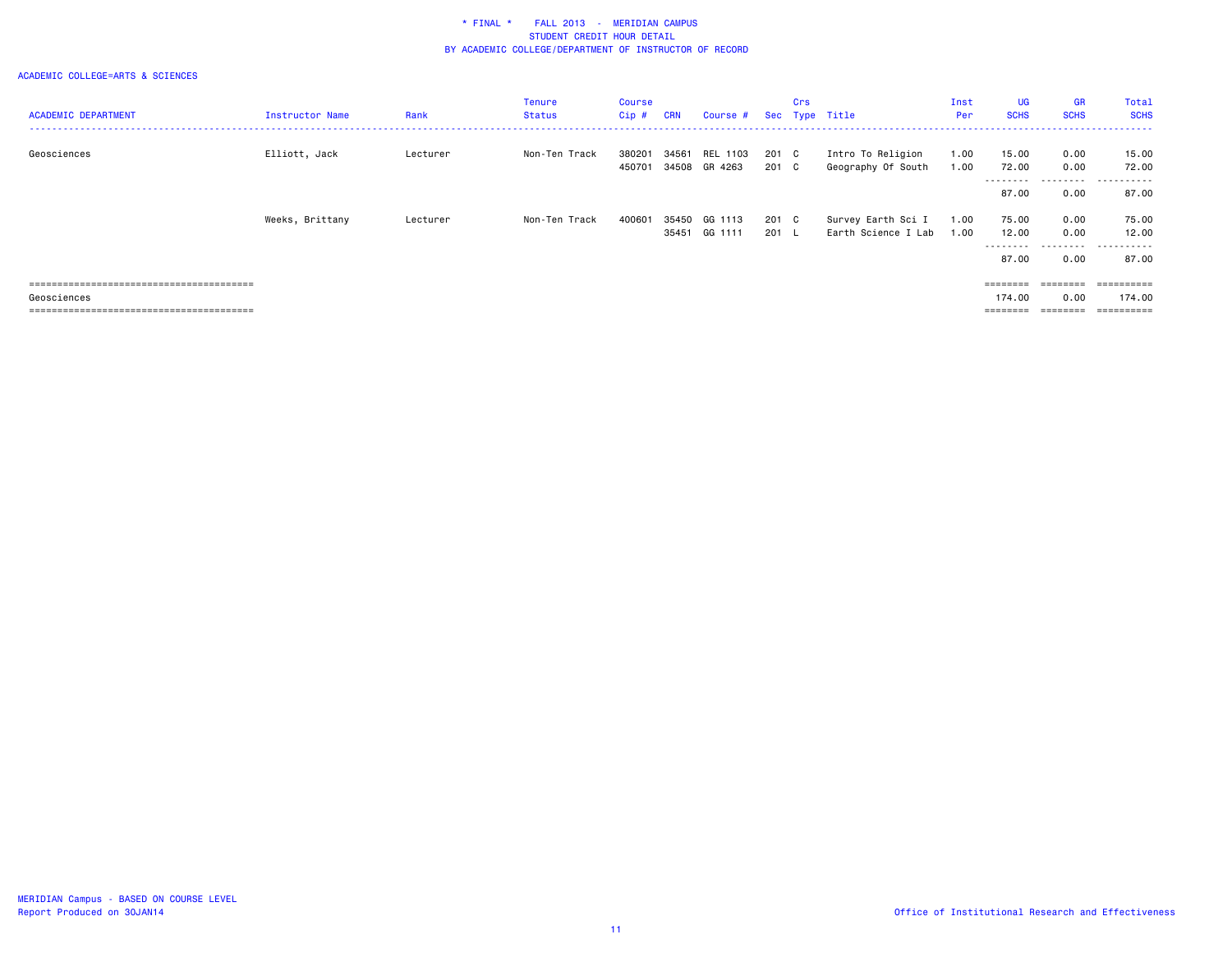|                            |                        |                               | <b>Tenure</b> | <b>Course</b> |            |                      |            | Crs |                           | Inst | <b>UG</b>                  | <b>GR</b>         | Total                      |
|----------------------------|------------------------|-------------------------------|---------------|---------------|------------|----------------------|------------|-----|---------------------------|------|----------------------------|-------------------|----------------------------|
| <b>ACADEMIC DEPARTMENT</b> | <b>Instructor Name</b> | Rank                          | <b>Status</b> | Cip#          | <b>CRN</b> | Course #             | <b>Sec</b> |     | Type Title                | Per  | <b>SCHS</b>                | <b>SCHS</b>       | <b>SCHS</b>                |
| History                    | Bates, Toby            | Assistant Professor Ten Track |               | 450801        |            | 34483 HI 6153        | 201 C      |     | U S Hist 1877-1917        | 1.00 | 0.00                       | 9.00              | 9.00                       |
|                            |                        |                               |               |               |            | 34557 HI 6203        | 201 C      |     | Diplomatic Hist Us        | 1.00 | 0.00                       | 3.00              | 3.00                       |
|                            |                        |                               |               | 540102        |            | 34465 HI 4173        | 201 C      |     | U S Hist Since 1945       | 1.00 | 84.00                      | 0.00              | 84.00                      |
|                            |                        |                               |               |               |            | 34482 HI 4153        | 201 C      |     | U S Hist 1877-1917        | 1.00 | 45.00                      | 0.00              | 45.00                      |
|                            |                        |                               |               |               |            | 34556 HI 4203        | 201 C      |     | Diplomatic Hist Us        | 1.00 | 39.00<br>--------          | 0.00<br>--------  | 39.00<br>------            |
|                            |                        |                               |               |               |            |                      |            |     |                           |      | 168.00                     | 12.00             | 180.00                     |
|                            | Greene, Alison         | Assistant Professor Ten Track |               | 450801        |            | 33710 HI 3903        | 201 C      |     | Hist & Hist Meth          | 1.00 | 3.00                       | 0.00              | 3.00                       |
|                            |                        |                               |               |               |            |                      |            |     |                           |      | <u>.</u><br>3.00           | .<br>0.00         | 3.00                       |
|                            | Halverson, Sean        | Lecturer                      | Non-Ten Track | 450801        | 35008      | HI 6313              | 201 C      |     | The New South             | 1.00 | 0.00                       | 6.00              | 6.00                       |
|                            |                        |                               |               |               |            | 540102 35007 HI 4313 | 201 C      |     | The New South             | 1.00 | 15.00                      | 0.00              | 15.00                      |
|                            |                        |                               |               |               |            |                      |            |     |                           |      | - - - - - - - - -<br>15.00 | --------<br>6.00  | ------<br>$- - -$<br>21.00 |
|                            | Harmon, David          | Lecturer                      | Non-Ten Track | 050201        |            | 35009 HI 4363        | 201 C      |     | Afro-Am History & Cu 1.00 |      | 24.00                      | 0.00              | 24.00                      |
|                            |                        |                               |               | 450801        |            | 35010 HI 6363        | 201 C      |     | Afro-Am History & Cu 1.00 |      | 0.00                       | 3.00              | 3.00                       |
|                            |                        |                               |               |               |            |                      |            |     |                           |      | --------<br>24.00          | .<br>3.00         | 27.00                      |
|                            | Mitchell, Dennis       | Professor                     | Tenured       | 450801        |            | 33708 HI 3333        | 201 C      |     | Mississippi History       | 1.00 | 39.00                      | 0.00              | 39.00                      |
|                            |                        |                               |               |               |            |                      |            |     |                           |      | --------<br>39.00          | .<br>0.00         | 39.00                      |
| History                    |                        |                               |               |               |            |                      |            |     |                           |      | ========<br>249.00         | ========<br>21.00 | ==========<br>270.00       |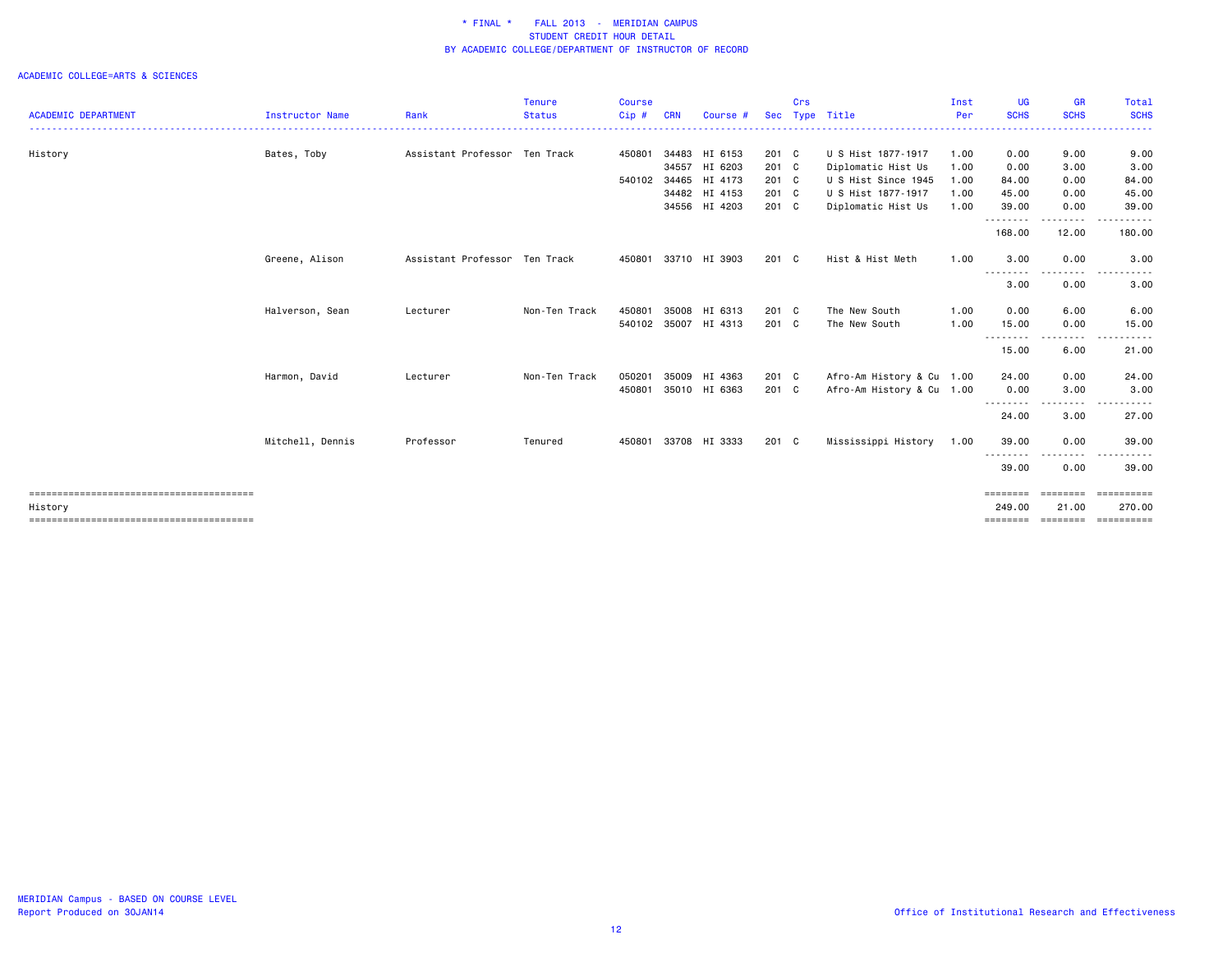| <b>ACADEMIC DEPARTMENT</b> | Instructor Name | Rank                          | Tenure<br>Status | Course<br>Cip#   | <b>CRN</b>              | Course #                        |                   | Crs                      | Sec Type Title                                                    | Inst<br>Per        | <b>UG</b><br><b>SCHS</b> | <b>GR</b><br><b>SCHS</b> | Total<br><b>SCHS</b>    |
|----------------------------|-----------------|-------------------------------|------------------|------------------|-------------------------|---------------------------------|-------------------|--------------------------|-------------------------------------------------------------------|--------------------|--------------------------|--------------------------|-------------------------|
| Mathematics & Statistics   | Ge, Lin         | Assistant Professor Ten Track |                  | 270101<br>521302 | 33724<br>33594<br>34691 | MA 1613<br>BQA 3123<br>BQA 3113 | 201<br>201<br>201 | C.<br>$\mathbf{C}$<br>C. | Cal Bus & Life Sc I<br>Bus Stat Methods II<br>Intro Bus Stat Meth | 1.00<br>.00<br>.00 | 24.00<br>87.00<br>18.00  | 0.00<br>0.00<br>0.00     | 24.00<br>87.00<br>18.00 |
|                            |                 |                               |                  |                  |                         |                                 |                   |                          |                                                                   |                    | .<br>129,00              | .<br>0.00                | .<br>129.00             |
|                            |                 |                               |                  |                  |                         |                                 |                   |                          |                                                                   |                    | ========                 | ========                 | ==========              |
| Mathematics & Statistics   |                 |                               |                  |                  |                         |                                 |                   |                          |                                                                   |                    | 129,00                   | 0.00                     | 129.00                  |
|                            |                 |                               |                  |                  |                         |                                 |                   |                          |                                                                   |                    | --------                 |                          | ==========              |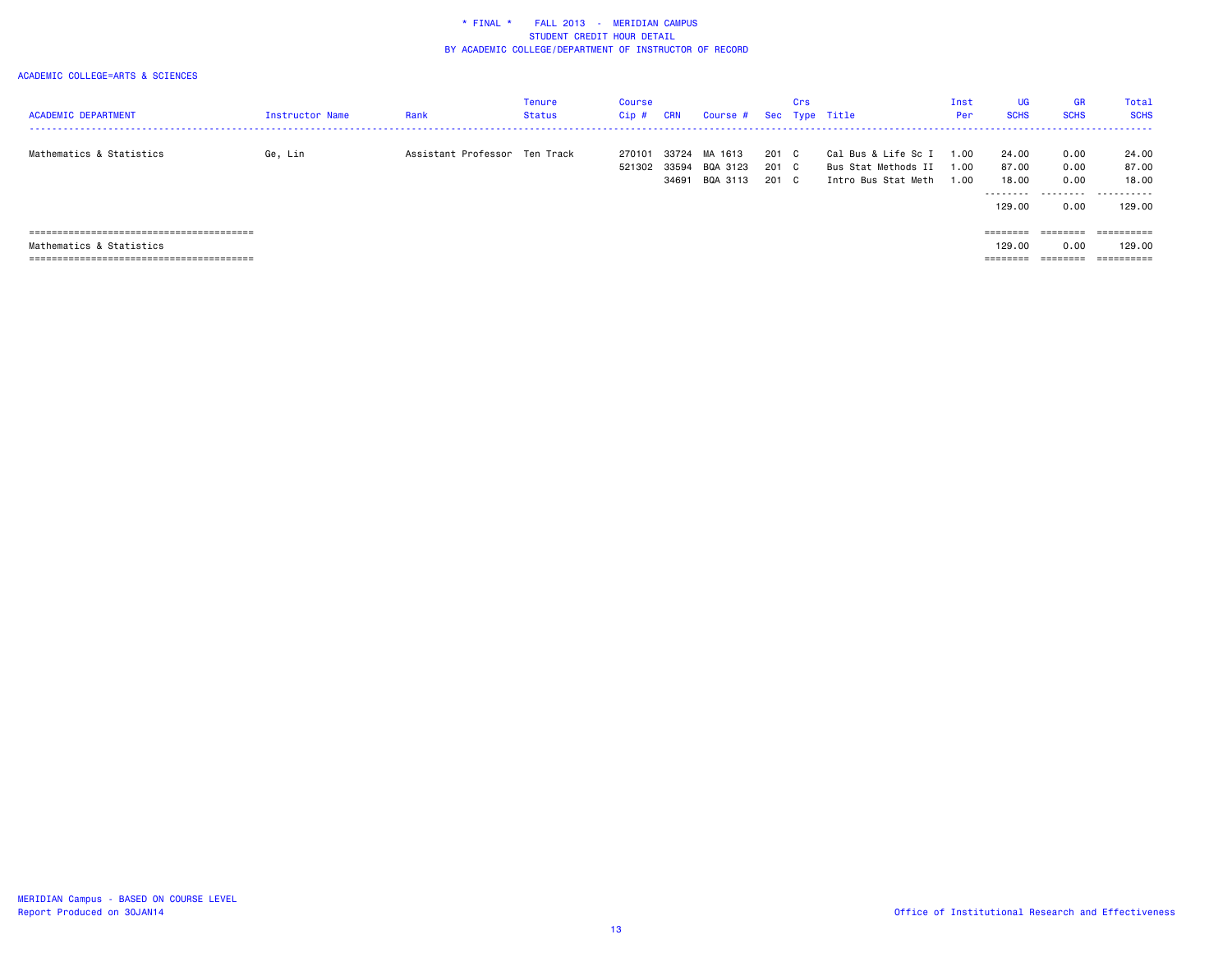| <b>ACADEMIC DEPARTMENT</b> | Instructor Name  | Rank       | Tenure<br><b>Status</b> | Course<br>Cip# | <b>CRN</b> | Course #       |       | Crs | Sec Type Title            | Inst<br>Per | UG<br><b>SCHS</b>                                                       | <b>GR</b><br><b>SCHS</b> | Total<br><b>SCHS</b>           |
|----------------------------|------------------|------------|-------------------------|----------------|------------|----------------|-------|-----|---------------------------|-------------|-------------------------------------------------------------------------|--------------------------|--------------------------------|
|                            |                  |            |                         |                |            |                |       |     |                           |             |                                                                         |                          | ------------------------------ |
| Philosophy & Religion      | Johnson, Gregory | Instructor | Non-Ten Track           | 380101         | 34471      | PHI 1123       | 201   | C.  | Intro To Ethics           | 1.00        | 66.00                                                                   | 0.00                     | 66.00                          |
|                            |                  |            |                         |                |            | 34472 PHI 2123 | 201 C |     | Medical Ethics            | 1.00        | 21.00                                                                   | 0.00                     | 21.00                          |
|                            |                  |            |                         |                |            | 34565 PHI 1123 | 202 C |     | Intro To Ethics           | 1.00        | 57.00                                                                   | 0.00                     | 57.00                          |
|                            |                  |            |                         | 389999         |            | 34468 PHI 4990 | 201 C |     | Special Topic In PHI 1.00 |             | 57.00                                                                   | 0.00                     | 57.00                          |
|                            |                  |            |                         |                |            |                |       |     |                           |             | .                                                                       | .                        | .                              |
|                            |                  |            |                         |                |            |                |       |     |                           |             | 201.00                                                                  | 0.00                     | 201.00                         |
|                            |                  |            |                         |                |            |                |       |     |                           |             |                                                                         |                          |                                |
|                            |                  |            |                         |                |            |                |       |     |                           |             | $\qquad \qquad \equiv \equiv \equiv \equiv \equiv \equiv \equiv \equiv$ | $=$ = = = = = = =        |                                |
| Philosophy & Religion      |                  |            |                         |                |            |                |       |     |                           |             | 201,00                                                                  | 0.00                     | 201.00                         |
|                            |                  |            |                         |                |            |                |       |     |                           |             | --------<br>--------                                                    | --------<br>--------     | ----------<br>----------       |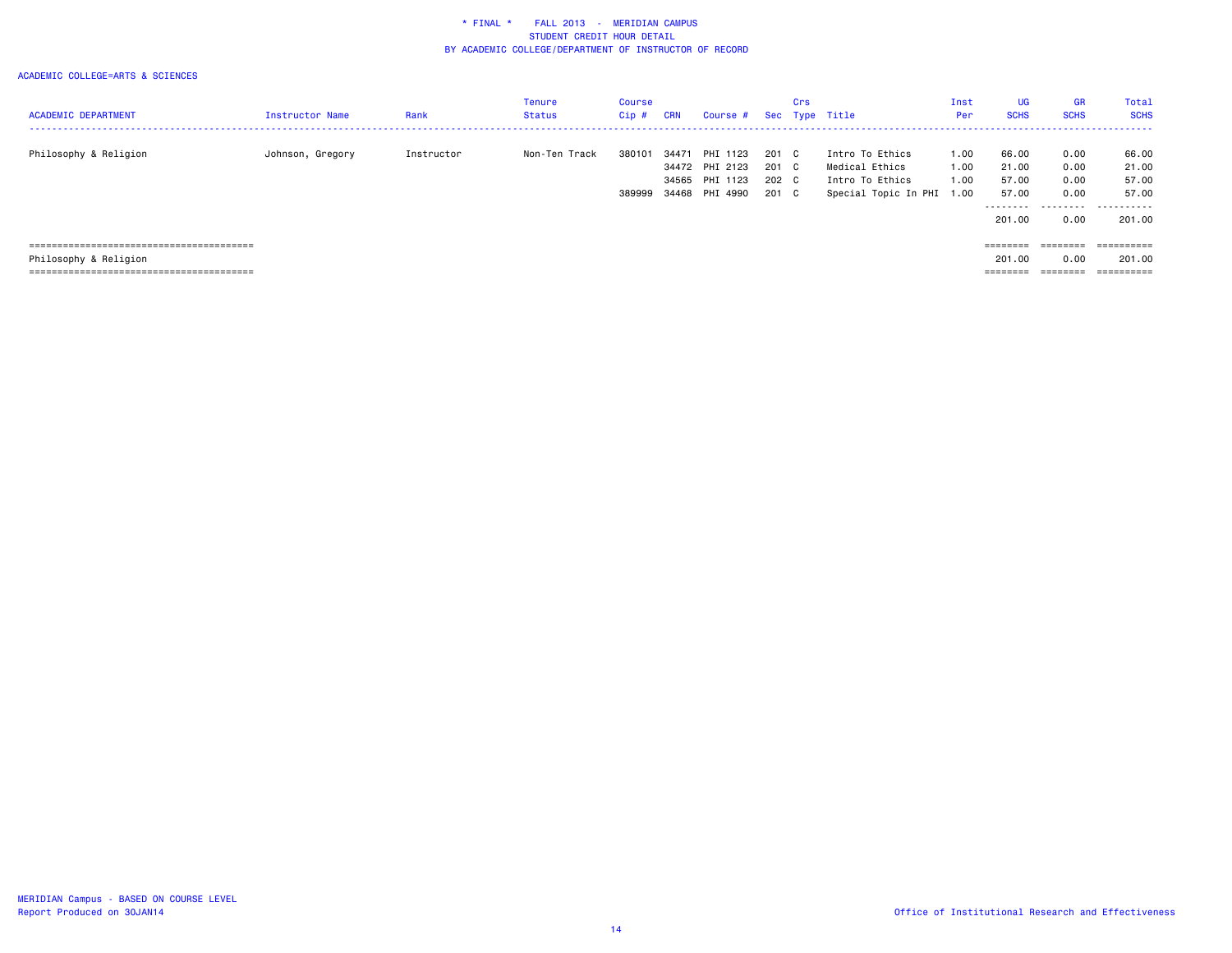|                                                        |                  |                   | <b>Tenure</b>  | Course |            |               |       | Crs |                           | Inst | <b>UG</b>   | <b>GR</b>         | Total                  |
|--------------------------------------------------------|------------------|-------------------|----------------|--------|------------|---------------|-------|-----|---------------------------|------|-------------|-------------------|------------------------|
| <b>ACADEMIC DEPARTMENT</b>                             | Instructor Name  | Rank              | <b>Status</b>  | Cip#   | <b>CRN</b> | Course #      |       |     | Sec Type Title            | Per  | <b>SCHS</b> | <b>SCHS</b>       | <b>SCHS</b>            |
|                                                        |                  |                   |                |        |            |               |       |     |                           |      |             |                   |                        |
| Political Science & Public Administratio Baker, Leslie |                  | Instructor        | Non-Ten Track  | 451001 |            | 34559 PS 4213 | 201 C |     | Campaign Politics         | 1.00 | 9.00        | 0.00<br>--------- | 9.00<br>$ -$<br>------ |
|                                                        |                  |                   |                |        |            |               |       |     |                           |      | 9.00        | 0.00              | 9.00                   |
|                                                        | Emerson, Melissa | Grad Teach Assist | Not Applicable | 451001 |            | 34512 PS 4173 | 201 C |     | Legislative Process       | 1.00 | 15.00       | 0.00              | 15.00                  |
|                                                        |                  |                   |                |        |            | 36402 PS 8523 | 201 E |     | Rdgs In St Gov-Pol        | 1.00 | 0.00        | 3.00              | 3.00                   |
|                                                        |                  |                   |                |        | 36403      | PS 8543       | 201 E |     | Rdgs In Comp Gov-Pol 1.00 |      | 0.00        | 3.00              | 3.00                   |
|                                                        |                  |                   |                |        |            |               |       |     |                           |      |             |                   |                        |
|                                                        |                  |                   |                |        |            |               |       |     |                           |      | 15.00       | 6.00              | 21.00                  |
|                                                        |                  |                   |                |        |            |               |       |     |                           |      |             |                   |                        |
|                                                        |                  |                   |                |        |            |               |       |     |                           |      |             | $=$ = = = = = = = |                        |
| Political Science & Public Administratio               |                  |                   |                |        |            |               |       |     |                           |      | 24.00       | 6.00              | 30.00                  |
|                                                        |                  |                   |                |        |            |               |       |     |                           |      | ========    | ========          | ==========             |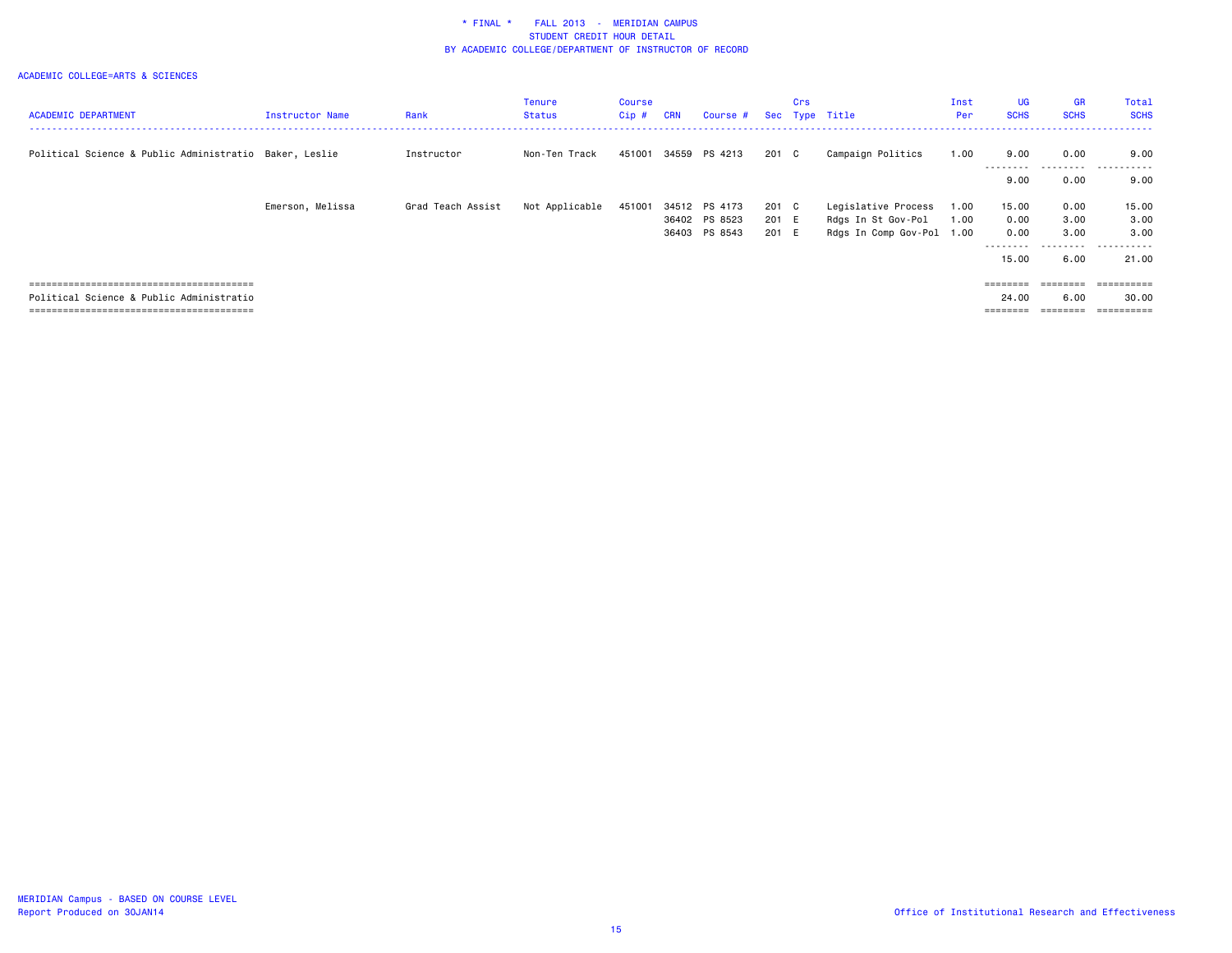|                            |                        |                                   | <b>Tenure</b> | Course |            |          |               | Crs |                           | Inst | <b>UG</b>          | <b>GR</b>                                                                                                                                                                                                                                                                                                                                                                                                                                                                                             | Total                                                                                                                          |
|----------------------------|------------------------|-----------------------------------|---------------|--------|------------|----------|---------------|-----|---------------------------|------|--------------------|-------------------------------------------------------------------------------------------------------------------------------------------------------------------------------------------------------------------------------------------------------------------------------------------------------------------------------------------------------------------------------------------------------------------------------------------------------------------------------------------------------|--------------------------------------------------------------------------------------------------------------------------------|
| <b>ACADEMIC DEPARTMENT</b> | <b>Instructor Name</b> | Rank                              | <b>Status</b> | Cip#   | <b>CRN</b> | Course # | <b>Sec</b>    |     | Type Title                | Per  | <b>SCHS</b>        | <b>SCHS</b><br>$\begin{array}{cccccccccccccc} \multicolumn{2}{c}{} & \multicolumn{2}{c}{} & \multicolumn{2}{c}{} & \multicolumn{2}{c}{} & \multicolumn{2}{c}{} & \multicolumn{2}{c}{} & \multicolumn{2}{c}{} & \multicolumn{2}{c}{} & \multicolumn{2}{c}{} & \multicolumn{2}{c}{} & \multicolumn{2}{c}{} & \multicolumn{2}{c}{} & \multicolumn{2}{c}{} & \multicolumn{2}{c}{} & \multicolumn{2}{c}{} & \multicolumn{2}{c}{} & \multicolumn{2}{c}{} & \multicolumn{2}{c}{} & \multicolumn{2}{c}{} & \$ | <b>SCHS</b><br>$\begin{array}{cccccccccccccc} \bullet & \bullet & \bullet & \bullet & \bullet & \bullet & \bullet \end{array}$ |
| Psychology                 | Cooper, Stephanie      | Visiting Assist Pro Non-Ten Track |               | 420101 | 33745      | PSY 3803 | 201 C         |     | Int Dev Psychology        | 1.00 | 69.00              | 0.00                                                                                                                                                                                                                                                                                                                                                                                                                                                                                                  | 69.00                                                                                                                          |
|                            |                        |                                   |               |        | 34511      | PSY 3343 | 201 C         |     | Psych Of Learning         | 1.00 | 72.00              | 0.00                                                                                                                                                                                                                                                                                                                                                                                                                                                                                                  | 72.00                                                                                                                          |
|                            |                        |                                   |               |        | 34515      | PSY 4983 | 201 C         |     | Psychology Of Aging       | 1.00 | 30.00              | 0.00                                                                                                                                                                                                                                                                                                                                                                                                                                                                                                  | 30.00                                                                                                                          |
|                            |                        |                                   |               |        | 34516      | PSY 6983 | 201 C         |     | Psychology Of Aging       | 1.00 | 0.00               | 6.00                                                                                                                                                                                                                                                                                                                                                                                                                                                                                                  | 6.00                                                                                                                           |
|                            |                        |                                   |               |        | 36071      | PSY 3073 | 201 C         |     | Psy Interper Relat        | 1.00 | 3.00               | 0.00<br>$- - - -$                                                                                                                                                                                                                                                                                                                                                                                                                                                                                     | 3.00                                                                                                                           |
|                            |                        |                                   |               |        |            |          |               |     |                           |      | 174.00             | 6.00                                                                                                                                                                                                                                                                                                                                                                                                                                                                                                  | 180.00                                                                                                                         |
|                            | Shumate, James         | Lecturer                          | Non-Ten Track | 190705 | 34578      | COE 6713 | $201 \quad C$ |     | Issues In Aging           | 1.00 | 0.00               | 30.00                                                                                                                                                                                                                                                                                                                                                                                                                                                                                                 | 30.00                                                                                                                          |
|                            |                        |                                   |               | 410101 | 33742      | PSY 3104 | 201 C         |     | Introductory Psychol      | 1.00 | 88.00              | 0.00                                                                                                                                                                                                                                                                                                                                                                                                                                                                                                  | 88.00                                                                                                                          |
|                            |                        |                                   |               | 420101 | 34558      | PSY 4333 | $201$ C       |     | Intro Clinical Psych 1.00 |      | 21.00              | 0.00                                                                                                                                                                                                                                                                                                                                                                                                                                                                                                  | 21.00                                                                                                                          |
|                            |                        |                                   |               |        | 34825      | PSY 4726 | 201 E         |     | Internship In Psy I       | 1.00 | 6.00               | 0.00                                                                                                                                                                                                                                                                                                                                                                                                                                                                                                  | 6.00                                                                                                                           |
|                            |                        |                                   |               |        | 36391      | PSY 7000 | $201$ I       |     | Directed Indiv Study 1.00 |      | 0.00               | 3.00                                                                                                                                                                                                                                                                                                                                                                                                                                                                                                  | 3.00                                                                                                                           |
|                            |                        |                                   |               |        |            |          |               |     |                           |      | --------<br>115.00 | <u>.</u><br>33.00                                                                                                                                                                                                                                                                                                                                                                                                                                                                                     | .<br>148.00                                                                                                                    |
|                            | Wilson, Rodney         | Assistant Professor Ten Track     |               | 420101 | 34469      | PSY 3503 | 201 C         |     | Health Psychology         | 1.00 | 42.00              | 0.00                                                                                                                                                                                                                                                                                                                                                                                                                                                                                                  | 42.00                                                                                                                          |
|                            |                        |                                   |               |        | 36439      | PSY 4000 | 201 I         |     | Directed Indiv Study 1.00 |      | 1.00               | 0.00                                                                                                                                                                                                                                                                                                                                                                                                                                                                                                  | 1.00                                                                                                                           |
|                            |                        |                                   |               |        | 36440      | PSY 4000 | 202 I         |     | Directed Indiv Study 1.00 |      | 1.00               | 0.00                                                                                                                                                                                                                                                                                                                                                                                                                                                                                                  | 1.00                                                                                                                           |
|                            |                        |                                   |               |        | 36520      | PSY 4000 | 203 I         |     | Directed Indiv Study 1.00 |      | 1.00               | 0.00                                                                                                                                                                                                                                                                                                                                                                                                                                                                                                  | 1.00                                                                                                                           |
|                            |                        |                                   |               |        | 36579      | PSY 4000 | 204 I         |     | Directed Indiv Study 1.00 |      | 1.00               | 0.00                                                                                                                                                                                                                                                                                                                                                                                                                                                                                                  | 1.00                                                                                                                           |
|                            |                        |                                   |               | 421601 | 34488      | PSY 4373 | $201$ C       |     | Forensic Psychology       | 1.00 | 75.00              | 0.00                                                                                                                                                                                                                                                                                                                                                                                                                                                                                                  | 75.00                                                                                                                          |
|                            |                        |                                   |               |        | 34489      | PSY 6373 | 201 C         |     | Forensic Psychology       | 1.00 | 0.00               | 6.00                                                                                                                                                                                                                                                                                                                                                                                                                                                                                                  | 6.00                                                                                                                           |
|                            |                        |                                   |               |        |            |          |               |     |                           |      | --------<br>121.00 | 6.00                                                                                                                                                                                                                                                                                                                                                                                                                                                                                                  | 127.00                                                                                                                         |
|                            |                        |                                   |               |        |            |          |               |     |                           |      | ========           | ========                                                                                                                                                                                                                                                                                                                                                                                                                                                                                              | ==========                                                                                                                     |
| Psychology                 |                        |                                   |               |        |            |          |               |     |                           |      | 410.00             | 45.00                                                                                                                                                                                                                                                                                                                                                                                                                                                                                                 | 455.00                                                                                                                         |
|                            |                        |                                   |               |        |            |          |               |     |                           |      | ========           | ========                                                                                                                                                                                                                                                                                                                                                                                                                                                                                              | <b>ESSESSEES</b>                                                                                                               |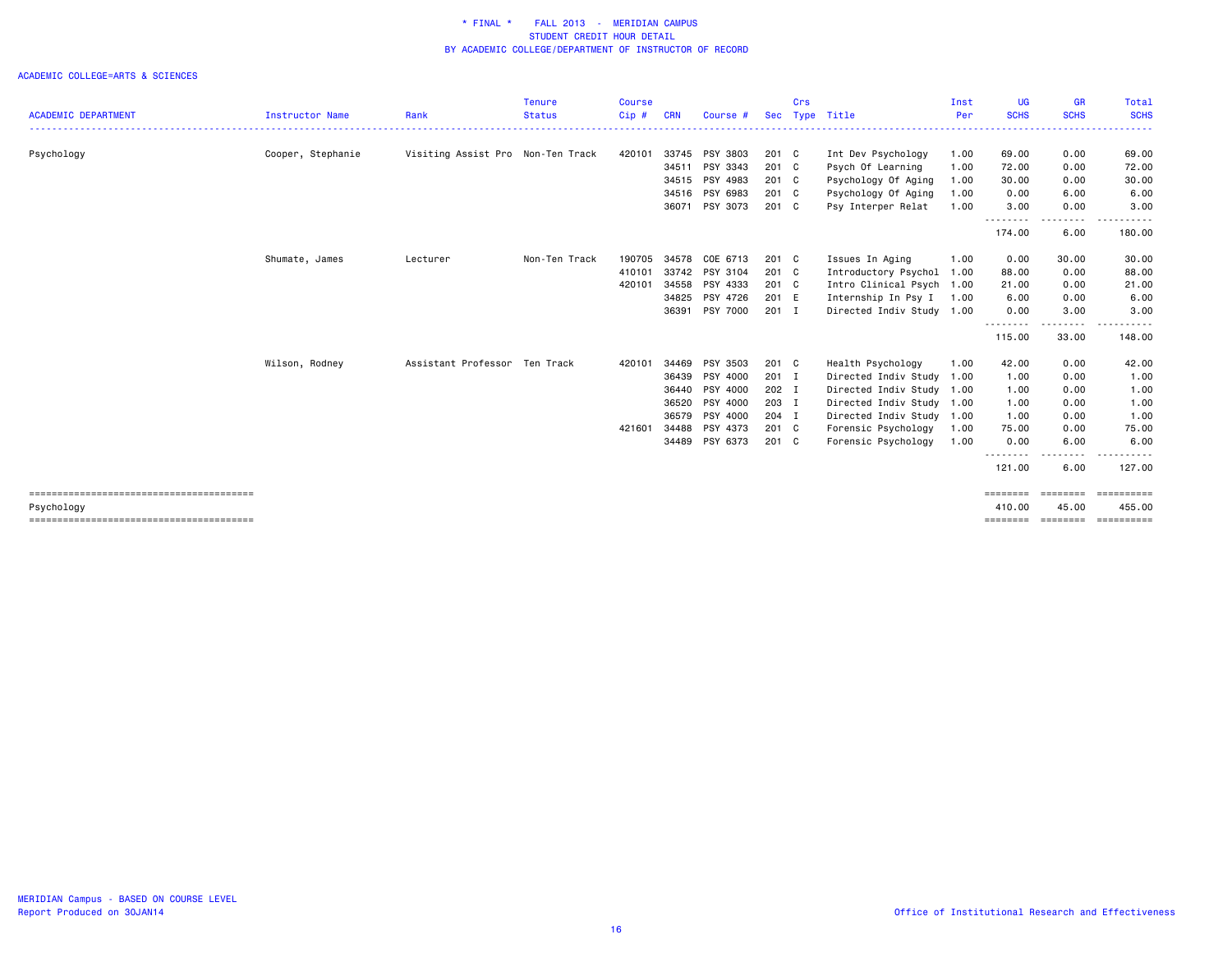|                            |                  |                                   | <b>Tenure</b> | <b>Course</b> |            |                |            | Crs |                           | Inst | <b>UG</b>   | <b>GR</b>                                                                                                                         | Total               |
|----------------------------|------------------|-----------------------------------|---------------|---------------|------------|----------------|------------|-----|---------------------------|------|-------------|-----------------------------------------------------------------------------------------------------------------------------------|---------------------|
| <b>ACADEMIC DEPARTMENT</b> | Instructor Name  | Rank                              | <b>Status</b> | Cip#          | <b>CRN</b> | Course #       | <b>Sec</b> |     | Type Title                | Per  | <b>SCHS</b> | <b>SCHS</b>                                                                                                                       | <b>SCHS</b>         |
| Sociology                  | Carr, Rhonda     | Assistant Professor Non-Ten Track |               | 440701        |            | 33769 SW 2303  | 201 C      |     | Welfare Policy I          | 1.00 | 66.00       | 0.00                                                                                                                              | 66.00               |
|                            |                  |                                   |               |               | 33770      | SW 2313        | 201 C      |     | Int Soc Work/Soc Wel      | 1.00 | 69.00       | 0.00                                                                                                                              | 69.00               |
|                            |                  |                                   |               |               |            | 33776 SW 4713  | 201 S      |     | Sen Sem Social Work       | 0.49 | 35.28       | 0.00                                                                                                                              | 35.28               |
|                            |                  |                                   |               |               |            | 34548 SW 4643  | 201 C      |     | S W Services in Scho      | 1.00 | 39.00       | 0.00                                                                                                                              | 39.00               |
|                            |                  |                                   |               |               |            |                |            |     |                           |      | .<br>209.28 | $\frac{1}{2}$<br>0.00                                                                                                             | 209.28              |
|                            | Cook, Amanda     | Lecturer                          | Non-Ten Track | 450401        | 33628      | CRM 3603       | 201 C      |     | Criminological Theor 1.00 |      | 84.00       | 0.00                                                                                                                              | 84.00               |
|                            |                  |                                   |               |               | 33629      | CRM 4243       | 201 C      |     | Drugs, Crime and Con 1.00 |      | 69.00       | 0.00                                                                                                                              | 69.00               |
|                            |                  |                                   |               |               |            | 33762 SO 4243  | 201 C      |     | Drugs, Crime and Con 1.00 |      | 6.00        | 0.00                                                                                                                              | 6.00                |
|                            |                  |                                   |               |               | 34506      | CRM 1003       | 201 C      |     | Crime & Justice in A 1.00 |      | 60.00       | 0.00                                                                                                                              | 60.00               |
|                            |                  |                                   |               |               |            | 36412 CRM 4803 | 201 C      |     | Senior Sem in Crimin 1.00 |      | 3.00        | 0.00                                                                                                                              | 3.00                |
|                            |                  |                                   |               | 451101        | 33761      | SO 3603        | 201 C      |     | Criminological Theor      | 1.00 | 3.00        | 0.00                                                                                                                              | 3.00                |
|                            |                  |                                   |               |               | 34555      | SO 4803        | 201 C      |     | Social Research Prac      | 1.00 | 24.00       | 0.00                                                                                                                              | 24.00               |
|                            |                  |                                   |               |               |            | 36185 SO 3213  | 201 C      |     | Intr To Social Res        | 1.00 | 6.00<br>.   | 0.00<br>$\frac{1}{2}$                                                                                                             | 6.00                |
|                            |                  |                                   |               |               |            |                |            |     |                           |      | 255.00      | 0.00                                                                                                                              | 255.00              |
|                            | Savage, Angela   | Instructor                        | Non-Ten Track | 440701        | 33773      | SW 3523        | 201 C      |     | Social Work Pract II 1.00 |      | 75.00       | 0.00                                                                                                                              | 75.00               |
|                            |                  |                                   |               |               | 33774      | SW 3533        | 201 C      |     | Soc Work w/Commun &       | 1.00 | 72.00       | 0.00                                                                                                                              | 72.00               |
|                            |                  |                                   |               |               |            | 33776 SW 4713  | 201 S      |     | Sen Sem Social Work       | 0.51 | 36.72<br>.  | 0.00<br>$\frac{1}{2} \left( \frac{1}{2} \right) \left( \frac{1}{2} \right) \left( \frac{1}{2} \right) \left( \frac{1}{2} \right)$ | 36.72               |
|                            |                  |                                   |               |               |            |                |            |     |                           |      | 183.72      | 0.00                                                                                                                              | 183.72              |
|                            | Swindell, Marian | Associate Professor Tenured       |               | 440701        | 33771      | SW 3003        | 201 C      |     | Populations at-risk       | 1.00 | 63.00       | 0.00                                                                                                                              | 63.00               |
|                            |                  |                                   |               |               | 34484      | SW 3013        | 202 C      |     | Hum Beh Soc Envir I       | 1.00 | 72.00       | 0.00                                                                                                                              | 72.00               |
|                            |                  |                                   |               |               | 34552      | SW 4633        | 201 C      |     | Sw Health Care            | 1.00 | 21.00       | 0.00                                                                                                                              | 21.00               |
|                            |                  |                                   |               |               |            |                |            |     |                           |      | .<br>156.00 | .<br>0.00                                                                                                                         | 156.00              |
|                            |                  |                                   |               |               |            |                |            |     |                           |      | ========    | <b>SEESSEES</b>                                                                                                                   | EEEEEEEEE<br>804.00 |
| Sociology                  |                  |                                   |               |               |            |                |            |     |                           |      | 804.00      | 0.00                                                                                                                              | ==========          |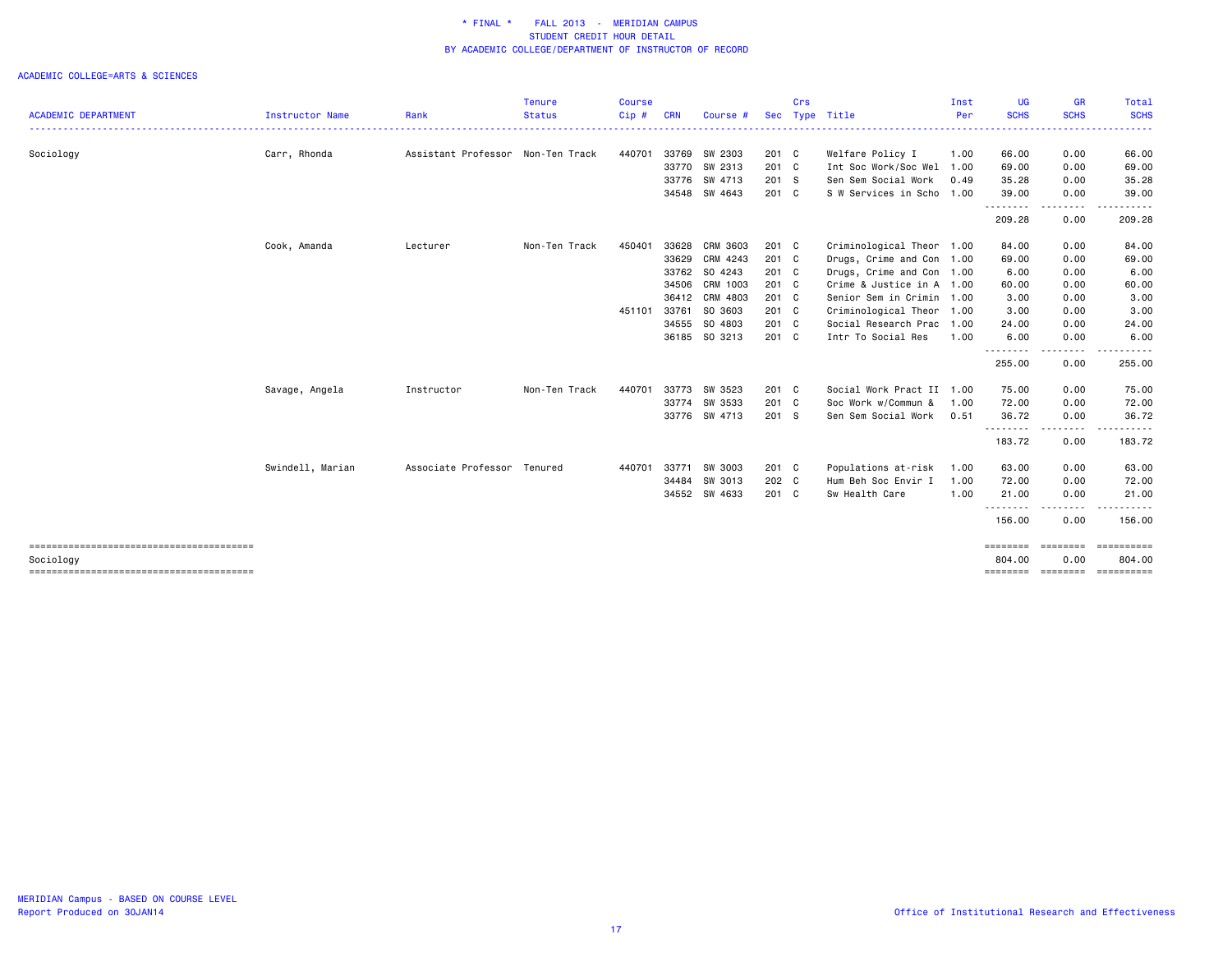| <b>ACADEMIC DEPARTMENT</b> | <b>Instructor Name</b> | Rank                          | <b>Tenure</b><br><b>Status</b> | Course<br>$Cip$ # | CRN | Course # Sec Type Title |       | Crs |                           | Inst<br>Per | <b>UG</b><br><b>SCHS</b> | <b>GR</b><br><b>SCHS</b> | Total<br><b>SCHS</b> |
|----------------------------|------------------------|-------------------------------|--------------------------------|-------------------|-----|-------------------------|-------|-----|---------------------------|-------------|--------------------------|--------------------------|----------------------|
| Finance & Economics        | Spurlin, William       | Assistant Professor Ten Track |                                | 520801            |     | 34923 FIN 3123          | 201 C |     | Financial Management 1.00 |             | 48.00                    | 0.00                     | 48.00<br>            |
|                            |                        |                               |                                |                   |     |                         |       |     |                           |             | 48.00                    | 0.00                     | 48.00                |
|                            |                        |                               |                                |                   |     |                         |       |     |                           |             | ========                 | ========                 | ==========           |
| Finance & Economics        |                        |                               |                                |                   |     |                         |       |     |                           |             | 48.00                    | 0.00                     | 48.00                |
|                            |                        |                               |                                |                   |     |                         |       |     |                           |             | ---------<br>--------    | --------<br>--------     | -----------          |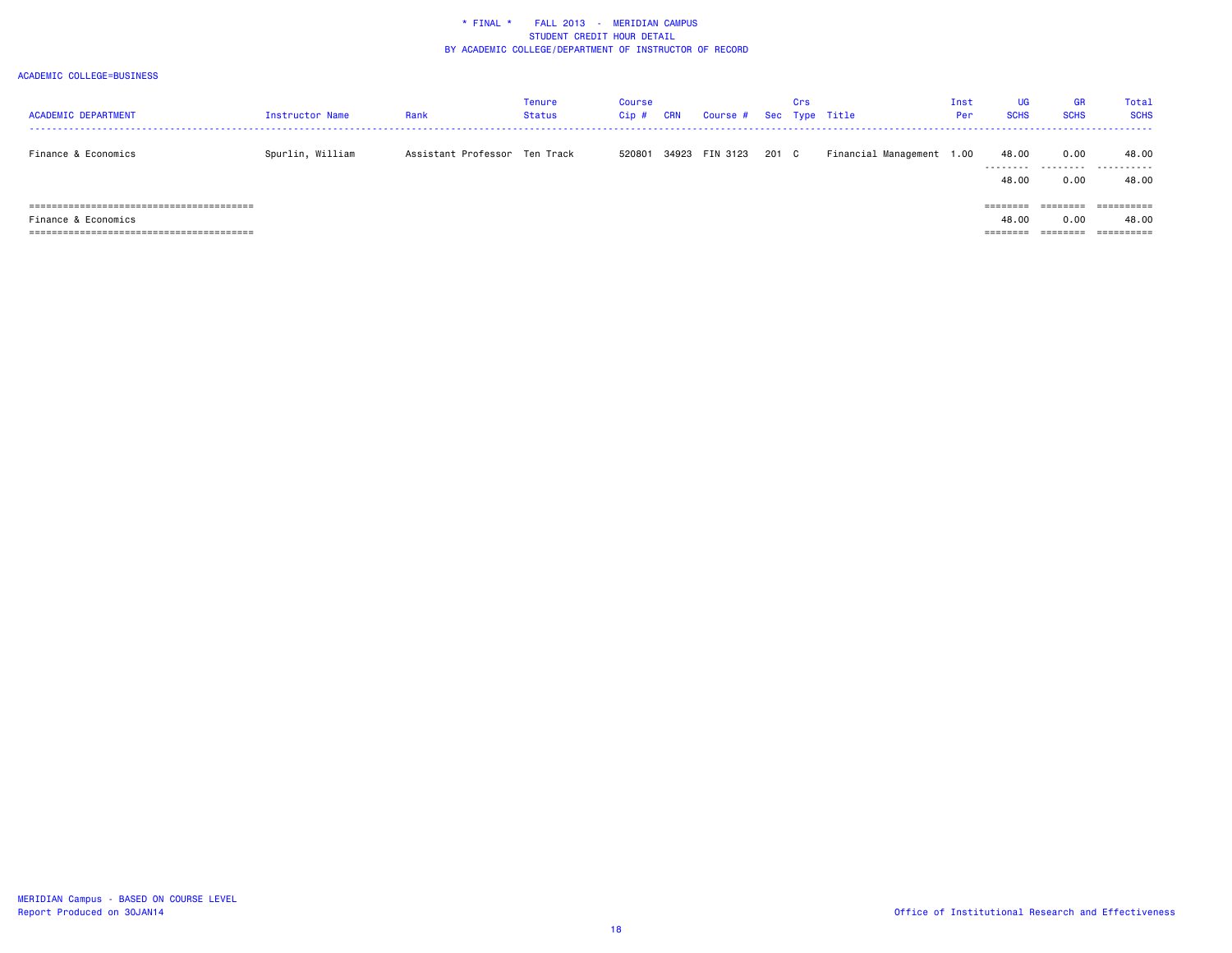|                                  |                        |                             | <b>Tenure</b>  | <b>Course</b> |            |                       |            | Crs |                           | Inst | <b>UG</b>                         | <b>GR</b>         | Total                   |
|----------------------------------|------------------------|-----------------------------|----------------|---------------|------------|-----------------------|------------|-----|---------------------------|------|-----------------------------------|-------------------|-------------------------|
| <b>ACADEMIC DEPARTMENT</b>       | <b>Instructor Name</b> | Rank                        | <b>Status</b>  | Cip#          | <b>CRN</b> | Course #              | <b>Sec</b> |     | Type Title                | Per  | <b>SCHS</b>                       | <b>SCHS</b>       | <b>SCHS</b>             |
| Management & Information Systems | Jones, Gabrielle       | Non-Faculty                 | Not Applicable |               |            | 521201 33589 BIS 3233 | 201 C      |     | Management Informati 1.00 |      | 93.00                             | 0.00              | 93.00                   |
|                                  |                        |                             |                |               |            |                       |            |     |                           |      | .<br>93.00                        | .<br>0.00         | $  -$<br>93.00          |
|                                  | Randle, Vikki          | Associate Professor Tenured |                | 521001        |            | 33732 MGT 3513        | 201 C      |     | Intro Human Res Mgt       | 1.00 | 54.00                             | 0.00              | 54.00                   |
|                                  |                        |                             |                |               |            |                       |            |     |                           |      | - - - - - - - - <b>-</b><br>54.00 | .<br>0.00         | .<br>54.00              |
|                                  | Shin, Seungjae         | Associate Professor         | Tenured        | 521201        | 33590      | BIS 3713              | 201 C      |     | Int Elec Info System 1.00 |      | 33.00                             | 0.00              | 33.00                   |
|                                  |                        |                             |                |               | 36018      | BIS 3233              | 202 C      |     | Management Informati 1.00 |      | 33.00                             | 0.00              | 33.00                   |
|                                  |                        |                             |                |               |            |                       |            |     |                           |      | .<br>66.00                        | .<br>0.00         | 66.00                   |
|                                  | White, Harold          | Instructor                  | Non-Ten Track  | 080301        | 33731      | MGT 3323              | 201 C      |     | Entrepreneurship          | 1.00 | 36.00                             | 0.00              | 36.00                   |
|                                  |                        |                             |                | 520101        | 33595      | <b>BUS 4853</b>       | $201$ C    |     | <b>Business Policy</b>    | 1.00 | 54.00                             | 0.00              | 54.00                   |
|                                  |                        |                             |                | 520201        | 33730      | MGT 3213              | $201$ C    |     | Org Communications        | 1.00 | 57.00                             | 0.00              | 57.00                   |
|                                  |                        |                             |                | 521301        |            | 33729 MGT 3114        | $201$ C    |     | Prin of Mgt & Prod        | 1.00 | 64.00                             | 0.00              | 64.00                   |
|                                  |                        |                             |                |               |            |                       |            |     |                           |      | .<br>211.00                       | 0.00              | 211.00                  |
|                                  | Young, Carlton         | Associate Professor Tenured |                | 510701        | 33704      | HCA 3313              | 201 C      |     | Healthcare Systems        | 1.00 | 57.00                             | 0.00              | 57.00                   |
|                                  |                        |                             |                |               | 33705      | <b>HCA 3813</b>       | 201 C      |     | Healthcare Regulatio 1.00 |      | 42.00                             | 0.00              | 42.00                   |
|                                  |                        |                             |                |               |            |                       |            |     |                           |      | .<br>99.00                        | $- - - -$<br>0.00 | 99.00                   |
|                                  |                        |                             |                |               |            |                       |            |     |                           |      | ========                          | ========          | $=$ = = = = = = = = = = |
| Management & Information Systems |                        |                             |                |               |            |                       |            |     |                           |      | 523.00                            | 0.00              | 523.00                  |
|                                  |                        |                             |                |               |            |                       |            |     |                           |      | ========                          | $=$ = = = = = = = |                         |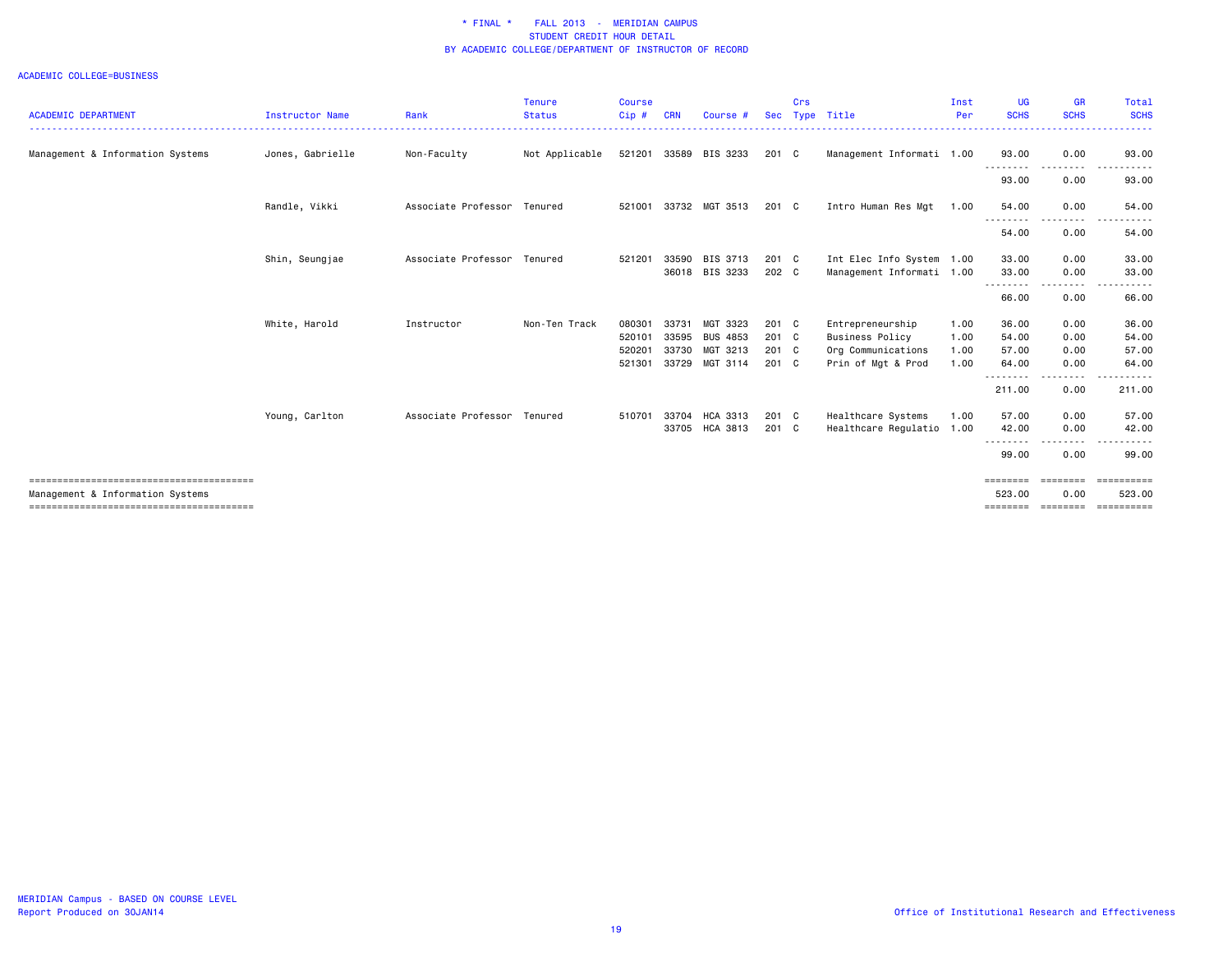| <b>ACADEMIC DEPARTMENT</b>                            | <b>Instructor Name</b> | Rank                        | <b>Tenure</b><br><b>Status</b> | Course<br>$Cip$ # | <b>CRN</b> | Course #              |       | Crs | Sec Type Title            | Inst<br>Per | <b>UG</b><br><b>SCHS</b> | GR<br><b>SCHS</b>       | Total<br><b>SCHS</b> |
|-------------------------------------------------------|------------------------|-----------------------------|--------------------------------|-------------------|------------|-----------------------|-------|-----|---------------------------|-------------|--------------------------|-------------------------|----------------------|
| Marketing, Quantitative Analysis & Busin Branham, Len |                        | Lecturer                    | Non-Ten Track                  | 521003            |            | 33733 MGT 3813        | 201 C |     | Organizational Behav 1.00 |             | 57.00                    | 0.00<br>- - - - - - - - | 57.00                |
|                                                       |                        |                             |                                |                   |            |                       |       |     |                           |             | 57.00                    | 0.00                    | 57.00                |
|                                                       | Hill, William          | Associate Professor Tenured |                                |                   |            | 521499 34692 MKT 4613 | 201 C |     | Services Marketing        | 1.00        | 42.00                    | 0.00                    | 42.00                |
|                                                       |                        |                             |                                |                   |            |                       |       |     |                           |             | 42.00                    | ----<br>0.00            | .<br>42.00           |
|                                                       | Pompelia, Anthony      | Lecturer                    | Non-Ten Track                  | 521401            | 33735      | MKT 3013              | 201 C |     | Principles Of Mkt         | 1.00        | 96.00                    | 0.00                    | 96.00                |
|                                                       |                        |                             |                                |                   |            | 34696 MKT 4413        | 201 C |     | Consumer Behavior         | 1.00        | 42.00                    | 0.00                    | 42.00                |
|                                                       |                        |                             |                                |                   |            |                       |       |     |                           |             | 138.00                   | 0.00                    | 138.00               |
|                                                       |                        |                             |                                |                   |            |                       |       |     |                           |             | ========                 |                         |                      |
| Marketing, Quantitative Analysis & Busin              |                        |                             |                                |                   |            |                       |       |     |                           |             | 237.00                   | 0.00                    | 237.00               |
|                                                       |                        |                             |                                |                   |            |                       |       |     |                           |             |                          |                         | ----------           |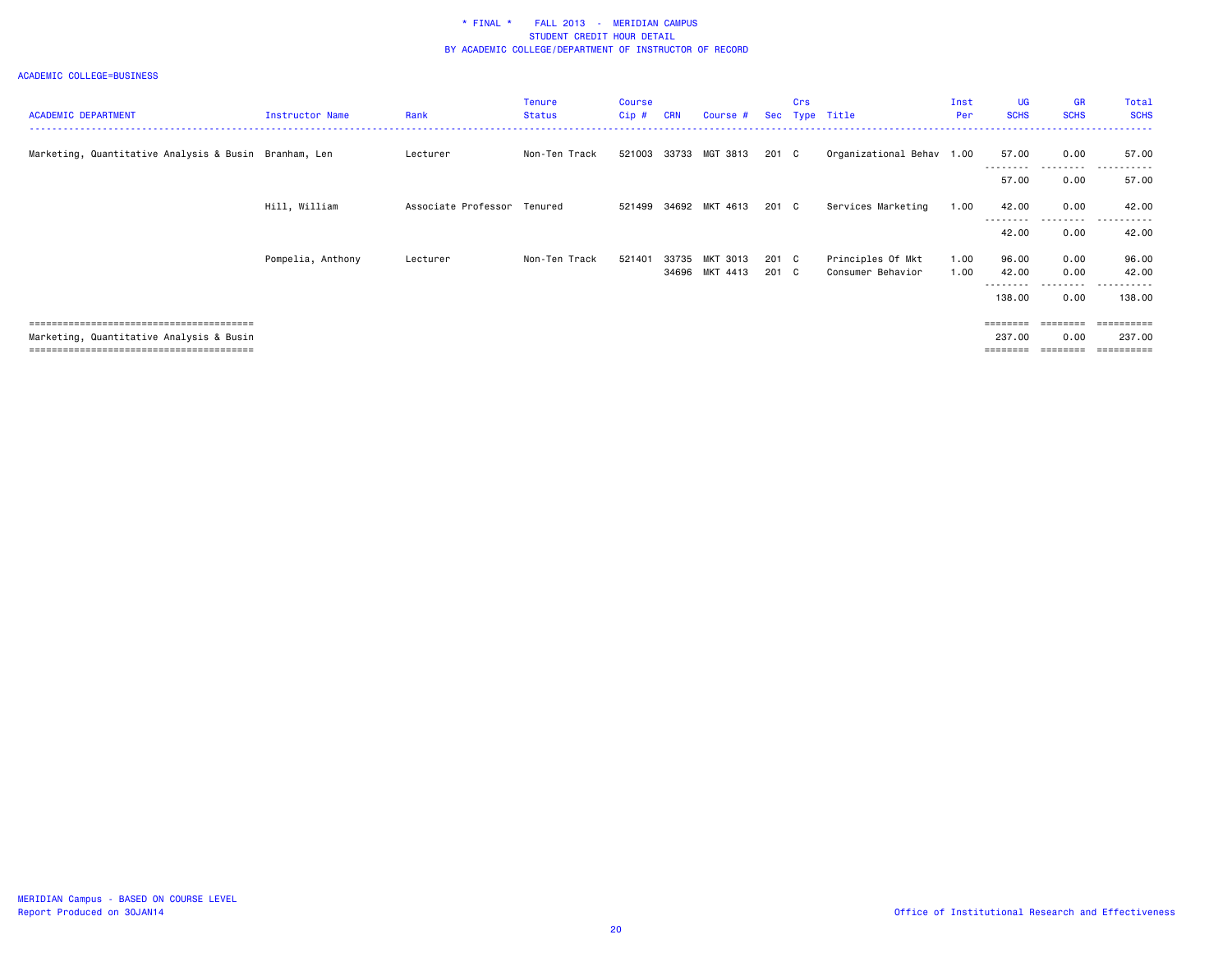| <b>ACADEMIC DEPARTMENT</b> | <b>Instructor Name</b> | Rank                        | <b>Tenure</b><br><b>Status</b> | Course<br>Cip# | <b>CRN</b> | Course #       |       | Crs | Sec Type Title     | Inst<br>Per | <b>UG</b><br><b>SCHS</b> | <b>GR</b><br><b>SCHS</b> | Total<br><b>SCHS</b> |
|----------------------------|------------------------|-----------------------------|--------------------------------|----------------|------------|----------------|-------|-----|--------------------|-------------|--------------------------|--------------------------|----------------------|
| School of Accountancy      | Allen, Paul            | Lecturer                    | Non-Ten Track                  | 520301         | 33583      | ACC 3023       | 201 C |     | Intermediate Acc I | 1.00        | 51.00<br>---------       | 0.00<br>---------        | 51.00<br>.           |
|                            |                        |                             |                                |                |            |                |       |     |                    |             | 51.00                    | 0.00                     | 51.00                |
|                            | Ennis, Kevin           | Associate Professor Tenured |                                | 520301         | 33581      | ACC 3003       | 201 C |     | Acct Systems I     | 1.00        | 30.00                    | 0.00                     | 30.00                |
|                            |                        |                             |                                |                |            | 33582 ACC 3013 | 201 C |     | Cost Accounting    | 1.00        | 63.00                    | 0.00                     | 63.00                |
|                            |                        |                             |                                |                |            | 33585 ACC 4033 | 201 C |     | Auditing           | 1.00        | 24.00                    | 0.00                     | 24.00                |
|                            |                        |                             |                                |                |            |                |       |     |                    |             | ---------<br>117.00      | ---------<br>0.00        | .<br>117.00          |
|                            |                        |                             |                                |                |            |                |       |     |                    |             | ========                 | ========                 | ==========           |
| School of Accountancy      |                        |                             |                                |                |            |                |       |     |                    |             | 168,00                   | 0.00                     | 168,00               |
|                            |                        |                             |                                |                |            |                |       |     |                    |             | ========                 | -------                  |                      |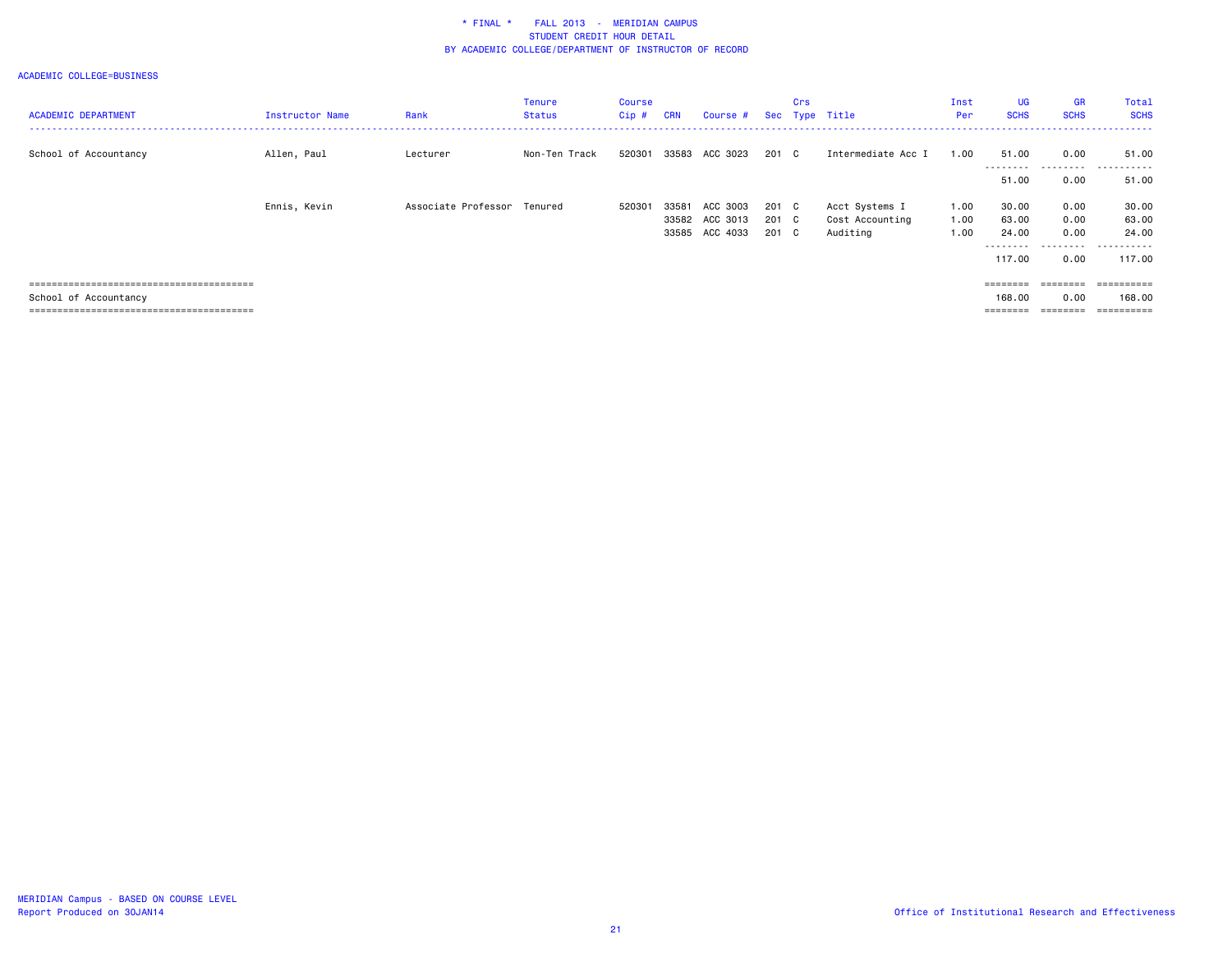|                                     |                   |                             | <b>Tenure</b> | Course |            |                                         |                | Crs |                                                        | Inst | <b>UG</b>      | <b>GR</b>      | Total                        |
|-------------------------------------|-------------------|-----------------------------|---------------|--------|------------|-----------------------------------------|----------------|-----|--------------------------------------------------------|------|----------------|----------------|------------------------------|
| <b>ACADEMIC DEPARTMENT</b>          | Instructor Name   | Rank                        | <b>Status</b> | Cip#   | <b>CRN</b> | Course #                                |                |     | Sec Type Title                                         | Per  | <b>SCHS</b>    | <b>SCHS</b>    | <b>SCHS</b>                  |
|                                     |                   |                             |               |        |            |                                         |                |     |                                                        |      |                |                |                              |
| Counseling & Educational Psychology | Anders, Sheri     | Lecturer                    | Non-Ten Track |        |            | 131315 33752 RDG 3113<br>33755 RDG 3123 | 201 C<br>202 C |     | Early Literacy Instr 1.00<br>Early Lit Instruct I 1.00 |      | 57.00<br>12.00 | 0.00<br>0.00   | 57.00<br>12.00               |
|                                     |                   |                             |               |        |            |                                         |                |     |                                                        |      | <u>.</u>       |                |                              |
|                                     |                   |                             |               |        |            |                                         |                |     |                                                        |      | 69.00          | 0.00           | 69.00                        |
|                                     | Davis, Teresa     | Lecturer                    | Non-Ten Track |        |            | 131315 33633 EDE 3233                   | 201 C          |     | Teach Lit at Elem/Mi 1.00                              |      | 21.00          | 0.00           | 21.00                        |
|                                     |                   |                             |               |        |            |                                         |                |     |                                                        |      | 21.00          | 0.00           | 21.00                        |
|                                     | Hall, Kimberly    | Associate Professor Tenured |               | 131101 |            | 33619 COE 8150                          | 201 E          |     | Aca Yr Field Exp I-P 1.00                              |      | 0.00           | 18.00          | 18.00                        |
|                                     |                   |                             |               |        | 33622      | COE 8730                                | 201 E          |     | Internship                                             | 1.00 | 0.00           | 9.00           | 9.00                         |
|                                     |                   |                             |               |        | 34581      | COE 8730                                | 202 E          |     | Internship                                             | 1.00 | 0.00           | 12.00          | 12.00                        |
|                                     |                   |                             |               | 420601 | 33617      | COE 8053                                | 201 E          |     | Practicum                                              | 1.00 | 0.00           | 6.00           | 6.00                         |
|                                     |                   |                             |               |        | 33624      | COE 8750                                | 201 E          |     | Internship                                             | 1.00 | 0.00           | 3.00           | 3.00                         |
|                                     |                   |                             |               |        |            | 34580 COE 8053                          | 202 E          |     | Practicum                                              | 1.00 | 0.00<br>.      | 3.00           | 3.00                         |
|                                     |                   |                             |               |        |            |                                         |                |     |                                                        |      | 0.00           | 51.00          | 51.00                        |
|                                     | McDonald, Richard | Lecturer                    | Non-Ten Track | 131101 |            | 33626 COE 8923                          | 201 C          |     | Seminar School Couns 1.00                              |      | 0.00           | 18.00          | 18.00                        |
|                                     |                   |                             |               |        |            |                                         |                |     |                                                        |      | .<br>0.00      | .<br>18.00     | 18.00                        |
|                                     | Porter, Julia     | Professor                   | Tenured       | 130601 |            | 33657 EDF 8363                          | 201 C          |     | Func & Met Res In Ed 0.50                              |      | 0.00           | 10.50          | 10.50                        |
|                                     |                   |                             |               |        |            |                                         |                |     |                                                        |      | 0.00           | -----<br>10.50 | 10.50                        |
|                                     | Watson, Joshua    | Associate Professor Tenured |               | 130603 | 33696      | EPY 6214                                | 201 C          |     | Ed & Psy Statistics                                    | 1.00 | 0.00           | 56.00          | 56.00                        |
|                                     |                   |                             |               | 420201 | 33698      | EPY 8263                                | 201 C          |     | Psy Test Ed Rel Set                                    | 1.00 | 0.00           | 42.00          | 42.00                        |
|                                     |                   |                             |               | 420601 |            | 33616 COE 8023                          | 201 C          |     | Counseling Theory                                      | 1.00 | 0.00           | 45.00          | 45.00                        |
|                                     |                   |                             |               |        |            | 36090 COE 7000                          | 201 I          |     | Directed Indiv Study 1.00                              |      | 0.00           | 3.00           | 3.00                         |
|                                     |                   |                             |               |        |            |                                         |                |     |                                                        |      | .<br>0.00      | .<br>146.00    | 146.00                       |
|                                     | Weir, Karla       | Lecturer                    | Non-Ten Track | 130101 |            | 33694 EPY 3143                          | 201 C          |     | Human Develop And Le 1.00                              |      | 30.00          | 0.00           | 30.00                        |
|                                     |                   |                             |               |        |            | 33695 EPY 3253                          | 201 C          |     | Evaluating Learning                                    | 1.00 | 24.00          | 0.00           | 24.00                        |
|                                     |                   |                             |               |        |            |                                         |                |     |                                                        |      | <u>.</u>       | .              |                              |
|                                     |                   |                             |               |        |            |                                         |                |     |                                                        |      | 54.00          | 0.00           | 54.00                        |
|                                     | Wilcher, Lori     | Lecturer                    | Non-Ten Track |        |            | 130408 34582 EPY 2513                   | 201 C          |     | Human Growth & Devel 1.00                              |      | 9.00           | 0.00<br>.      | 9.00                         |
|                                     |                   |                             |               |        |            |                                         |                |     |                                                        |      | 9.00           | 0.00           | 9.00                         |
|                                     | Wilson, Dwyla     | Lecturer                    | Non-Ten Track |        |            | 511501 33625 COE 8773                   | 201 C          |     | Counsel Chem Dep Cli 1.00                              |      | 0.00<br>.      | 33.00          | 33.00                        |
|                                     |                   |                             |               |        |            |                                         |                |     |                                                        |      | 0.00           | .<br>33.00     | .<br>33.00                   |
|                                     | Wozny, Darren     | Associate Professor Tenured |               |        |            | 131101 33618 COE 8063                   | 201 C          |     | Res Tech For Counsel 1.00                              |      | 0.00           | 15.00          | 15.00                        |
|                                     |                   |                             |               |        | 34635      | COE 8803                                | 201            | C   | Crisis Response Coun 1.00                              |      | 0.00           | 24.00          | 24.00                        |
|                                     |                   |                             |               | 190703 | 33621      | COE 8303                                | 201 C          |     | Family Couns Theory                                    | 1.00 | 0.00<br>.      | 57.00          | 57.00                        |
|                                     |                   |                             |               |        |            |                                         |                |     |                                                        |      | 0.00           | 96.00          | 96.00                        |
|                                     |                   |                             |               |        |            |                                         |                |     |                                                        |      |                |                |                              |
| Counseling & Educational Psychology |                   |                             |               |        |            |                                         |                |     |                                                        |      | 153.00         | 354.50         | 507.50                       |
|                                     |                   |                             |               |        |            |                                         |                |     |                                                        |      |                |                | ======== ======== ========== |
|                                     |                   |                             |               |        |            |                                         |                |     |                                                        |      |                |                |                              |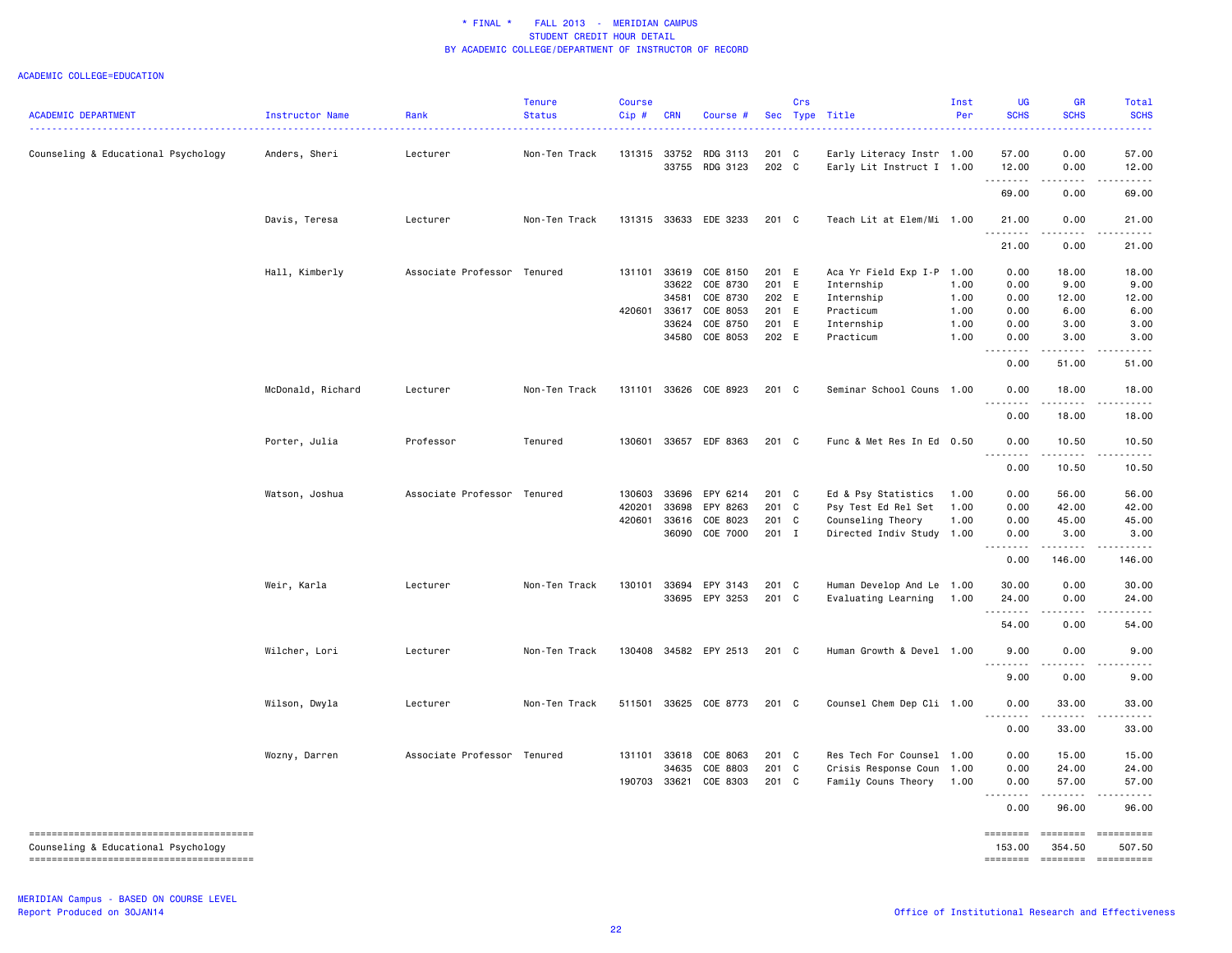|                                                              |                        |                                   | <b>Tenure</b>  | Course       |              |                       |            | Crs |                            | Inst | <b>UG</b>                                                                                                                                                                                                                                                                                                                                                                                                                                                                                       | GR                          | Total                                                                                                                                                        |
|--------------------------------------------------------------|------------------------|-----------------------------------|----------------|--------------|--------------|-----------------------|------------|-----|----------------------------|------|-------------------------------------------------------------------------------------------------------------------------------------------------------------------------------------------------------------------------------------------------------------------------------------------------------------------------------------------------------------------------------------------------------------------------------------------------------------------------------------------------|-----------------------------|--------------------------------------------------------------------------------------------------------------------------------------------------------------|
| <b>ACADEMIC DEPARTMENT</b>                                   | <b>Instructor Name</b> | Rank                              | <b>Status</b>  | $Cip$ #      | <b>CRN</b>   | Course #              | <b>Sec</b> |     | Type Title                 | Per  | <b>SCHS</b>                                                                                                                                                                                                                                                                                                                                                                                                                                                                                     | <b>SCHS</b>                 | <b>SCHS</b>                                                                                                                                                  |
|                                                              |                        |                                   |                |              |              |                       |            |     |                            |      |                                                                                                                                                                                                                                                                                                                                                                                                                                                                                                 |                             |                                                                                                                                                              |
| Curriculum, Instruction & Special Educat Alexander, Benjamin |                        | Non-Faculty                       | Not Applicable | 131205 33661 |              | EDS 3411              | 201 E      |     | Prac In Secondary Ed 1.00  |      | 4.00<br>.                                                                                                                                                                                                                                                                                                                                                                                                                                                                                       | 0.00<br>$\frac{1}{2}$       | 4.00<br>$\frac{1}{2} \left( \frac{1}{2} \right) \left( \frac{1}{2} \right) \left( \frac{1}{2} \right) \left( \frac{1}{2} \right) \left( \frac{1}{2} \right)$ |
|                                                              |                        |                                   |                |              |              |                       |            |     |                            |      | 4.00                                                                                                                                                                                                                                                                                                                                                                                                                                                                                            | 0.00                        | 4.00                                                                                                                                                         |
|                                                              | Benton, Gary           | Lecturer                          | Non-Ten Track  | 130701       |              | 33656 EDF 8323        | 201 C      |     | Comparative Ed             | 1.00 | 0.00                                                                                                                                                                                                                                                                                                                                                                                                                                                                                            | 15.00                       | 15.00                                                                                                                                                        |
|                                                              |                        |                                   |                |              |              |                       |            |     |                            |      | $\sim$ $\sim$<br>.<br>0.00                                                                                                                                                                                                                                                                                                                                                                                                                                                                      | -----<br>15.00              | $\frac{1}{2}$<br>15.00                                                                                                                                       |
|                                                              | Cash, Jon              | Instructor                        | Non-Ten Track  | 131001       | 34569        | EDX 4123              | 201 C      |     | Methods El/Disabled        | 1.00 | 9.00                                                                                                                                                                                                                                                                                                                                                                                                                                                                                            | 0.00                        | 9.00                                                                                                                                                         |
|                                                              |                        |                                   |                |              | 34570        | EDX 4133              | $201$ C    |     | Methods Sec/Disabled 1.00  |      | 9.00                                                                                                                                                                                                                                                                                                                                                                                                                                                                                            | 0.00                        | 9.00                                                                                                                                                         |
|                                                              |                        |                                   |                | 420101       | 33678        | EDX 3233              | 201 C      |     | Contin Mgt W/Ex Chld 1.00  |      | 57.00                                                                                                                                                                                                                                                                                                                                                                                                                                                                                           | 0.00                        | 57.00                                                                                                                                                        |
|                                                              |                        |                                   |                | 429999       | 33676        | EDX 3213              | 202 C      |     | Psy of Excep Chld &        | 1.00 | 33.00                                                                                                                                                                                                                                                                                                                                                                                                                                                                                           | 0.00                        | 33.00                                                                                                                                                        |
|                                                              |                        |                                   |                |              | 33677        | EDX 3223              | 201 C      |     | Intro To Em/Bd             | 1.00 | 48.00                                                                                                                                                                                                                                                                                                                                                                                                                                                                                           | 0.00                        | 48.00                                                                                                                                                        |
|                                                              |                        |                                   |                |              |              |                       |            |     |                            |      | <u>.</u><br>156.00                                                                                                                                                                                                                                                                                                                                                                                                                                                                              | 0.00                        | .<br>156.00                                                                                                                                                  |
|                                                              |                        |                                   |                |              |              |                       |            |     |                            |      |                                                                                                                                                                                                                                                                                                                                                                                                                                                                                                 |                             |                                                                                                                                                              |
|                                                              | Crowe, Margie          | Visiting Assist Pro Non-Ten Track |                | 130101       | 34571        | EDX 4353              | 201 C      |     | Assistive Tech in Sp 1.00  |      | 9.00                                                                                                                                                                                                                                                                                                                                                                                                                                                                                            | 0.00                        | 9.00                                                                                                                                                         |
|                                                              |                        |                                   |                | 429999       |              | 33675 EDX 3213        | 201 C      |     | Psy of Excep Chld &        | 1.00 | 87.00                                                                                                                                                                                                                                                                                                                                                                                                                                                                                           | 0.00                        | 87.00                                                                                                                                                        |
|                                                              |                        |                                   |                |              |              |                       |            |     |                            |      | .                                                                                                                                                                                                                                                                                                                                                                                                                                                                                               | .                           | .                                                                                                                                                            |
|                                                              |                        |                                   |                |              |              |                       |            |     |                            |      | 96.00                                                                                                                                                                                                                                                                                                                                                                                                                                                                                           | 0.00                        | 96.00                                                                                                                                                        |
|                                                              | Flint-Hill, Dana       | Lecturer                          | Non-Ten Track  |              |              | 131202 33632 EDE 3123 | 202 C      |     | Early Childhood Ed         | 1.00 | 12.00                                                                                                                                                                                                                                                                                                                                                                                                                                                                                           | 0.00                        | 12.00                                                                                                                                                        |
|                                                              |                        |                                   |                |              |              |                       |            |     |                            |      | 12.00                                                                                                                                                                                                                                                                                                                                                                                                                                                                                           | .<br>0.00                   | $\frac{1}{2} \left( \frac{1}{2} \right) \left( \frac{1}{2} \right) \left( \frac{1}{2} \right) \left( \frac{1}{2} \right)$<br>12.00                           |
|                                                              | Fortson, Brenda        | Lecturer                          | Non-Ten Track  | 230101       |              | 33634 EDE 3343        | $201$ C    |     | Teach Adoles Lit           | 1.00 | 12.00                                                                                                                                                                                                                                                                                                                                                                                                                                                                                           | 0.00                        | 12.00                                                                                                                                                        |
|                                                              |                        |                                   |                |              |              |                       |            |     |                            |      | $\frac{1}{2} \left( \frac{1}{2} \right) \left( \frac{1}{2} \right) \left( \frac{1}{2} \right) \left( \frac{1}{2} \right) \left( \frac{1}{2} \right)$                                                                                                                                                                                                                                                                                                                                            | $\sim$ $\sim$ $\sim$ $\sim$ | .                                                                                                                                                            |
|                                                              |                        |                                   |                |              |              |                       |            |     |                            |      | 12.00                                                                                                                                                                                                                                                                                                                                                                                                                                                                                           | 0.00                        | 12.00                                                                                                                                                        |
|                                                              | Harper, Sallie         | Associate Professor Tenured       |                | 131202       | 33635        | EDE 3443              | 201 C      |     | Creat Arts Elem / Mid 1.00 |      | 48.00                                                                                                                                                                                                                                                                                                                                                                                                                                                                                           | 0.00                        | 48.00                                                                                                                                                        |
|                                                              |                        |                                   |                |              | 131316 33637 | EDE 4113              | 201 C      |     | Teach Elem/Mid Level 1.00  |      | 54.00                                                                                                                                                                                                                                                                                                                                                                                                                                                                                           | 0.00                        | 54.00                                                                                                                                                        |
|                                                              |                        |                                   |                |              | 36149        | EDE 4113              | 202 C      |     | Teach Elem/Mid Level 1.00  |      | 51.00                                                                                                                                                                                                                                                                                                                                                                                                                                                                                           | 0.00                        | 51.00                                                                                                                                                        |
|                                                              |                        |                                   |                |              |              |                       |            |     |                            |      | .<br>153.00                                                                                                                                                                                                                                                                                                                                                                                                                                                                                     | .<br>0.00                   | .<br>153.00                                                                                                                                                  |
|                                                              | McCarra, Janet         | Associate Professor Tenured       |                |              | 131202 33640 | EDE 4883              | 201 C      |     | Manag Elem/Mid Lvl C 1.00  |      | 39.00                                                                                                                                                                                                                                                                                                                                                                                                                                                                                           | 0.00                        | 39.00                                                                                                                                                        |
|                                                              |                        |                                   |                |              | 33649        | EDE 8633              | 201 B      |     | The Teaching of Writ 1.00  |      | 0.00                                                                                                                                                                                                                                                                                                                                                                                                                                                                                            | 21.00                       | 21.00                                                                                                                                                        |
|                                                              |                        |                                   |                |              | 131315 34659 | RDG 6113              | 201 C      |     | Mid Lev Literacy Dev 1.00  |      | 0.00                                                                                                                                                                                                                                                                                                                                                                                                                                                                                            | 12.00                       | 12.00                                                                                                                                                        |
|                                                              |                        |                                   |                |              |              |                       |            |     |                            |      | <u>.</u>                                                                                                                                                                                                                                                                                                                                                                                                                                                                                        | د د د د د                   | .                                                                                                                                                            |
|                                                              |                        |                                   |                |              |              |                       |            |     |                            |      | 39.00                                                                                                                                                                                                                                                                                                                                                                                                                                                                                           | 33.00                       | 72.00                                                                                                                                                        |
|                                                              | McIntosh, Regina       | Non-Faculty                       | Not Applicable | 131202 36469 |              | EDE 4886              | 203 E      |     | Elem.Mid Lvl Interns 1.00  |      | 6.00                                                                                                                                                                                                                                                                                                                                                                                                                                                                                            | 0.00                        | 6.00                                                                                                                                                         |
|                                                              |                        |                                   |                |              |              | 36470 EDE 4896        | 203 E      |     | Elem/Mid Levl Intern 1.00  |      | 6.00                                                                                                                                                                                                                                                                                                                                                                                                                                                                                            | 0.00                        | 6.00                                                                                                                                                         |
|                                                              |                        |                                   |                |              |              |                       |            |     |                            |      | -----<br>$  -$                                                                                                                                                                                                                                                                                                                                                                                                                                                                                  | .                           | $\frac{1}{2}$                                                                                                                                                |
|                                                              |                        |                                   |                |              |              |                       |            |     |                            |      | 12.00                                                                                                                                                                                                                                                                                                                                                                                                                                                                                           | 0.00                        | 12.00                                                                                                                                                        |
|                                                              | Morgan, Sherry         | Non-Faculty                       | Not Applicable | 131202       | 36467        | EDE 4886              | 202 E      |     | Elem.Mid Lvl Interns 1.00  |      | 36.00                                                                                                                                                                                                                                                                                                                                                                                                                                                                                           | 0.00                        | 36.00                                                                                                                                                        |
|                                                              |                        |                                   |                |              | 36468        | EDE 4896              | 202 E      |     | Elem/Mid Levl Intern 1.00  |      | 36.00                                                                                                                                                                                                                                                                                                                                                                                                                                                                                           | 0.00                        | 36.00                                                                                                                                                        |
|                                                              |                        |                                   |                |              |              |                       |            |     |                            |      | $\begin{array}{cccccccccccccc} \multicolumn{2}{c}{} & \multicolumn{2}{c}{} & \multicolumn{2}{c}{} & \multicolumn{2}{c}{} & \multicolumn{2}{c}{} & \multicolumn{2}{c}{} & \multicolumn{2}{c}{} & \multicolumn{2}{c}{} & \multicolumn{2}{c}{} & \multicolumn{2}{c}{} & \multicolumn{2}{c}{} & \multicolumn{2}{c}{} & \multicolumn{2}{c}{} & \multicolumn{2}{c}{} & \multicolumn{2}{c}{} & \multicolumn{2}{c}{} & \multicolumn{2}{c}{} & \multicolumn{2}{c}{} & \multicolumn{2}{c}{} & \$<br>72.00 | .<br>0.00                   | .<br>72.00                                                                                                                                                   |
|                                                              |                        |                                   |                |              |              |                       |            |     |                            |      |                                                                                                                                                                                                                                                                                                                                                                                                                                                                                                 |                             |                                                                                                                                                              |
|                                                              | Nowell, Brenda         | Non-Faculty                       | Not Applicable | 131205       | 33665        | EDS 4886              | 201 F      |     | Teach Intern in Sec        | 1.00 | 24.00                                                                                                                                                                                                                                                                                                                                                                                                                                                                                           | 0.00                        | 24.00                                                                                                                                                        |
|                                                              |                        |                                   |                |              | 33668        | EDS 4896              | 201 F      |     | Teach Intern in Sec        | 1.00 | 24.00                                                                                                                                                                                                                                                                                                                                                                                                                                                                                           | 0.00                        | 24.00                                                                                                                                                        |
|                                                              |                        |                                   |                |              |              |                       |            |     |                            |      | .<br>48.00                                                                                                                                                                                                                                                                                                                                                                                                                                                                                      | .<br>0.00                   | .<br>48.00                                                                                                                                                   |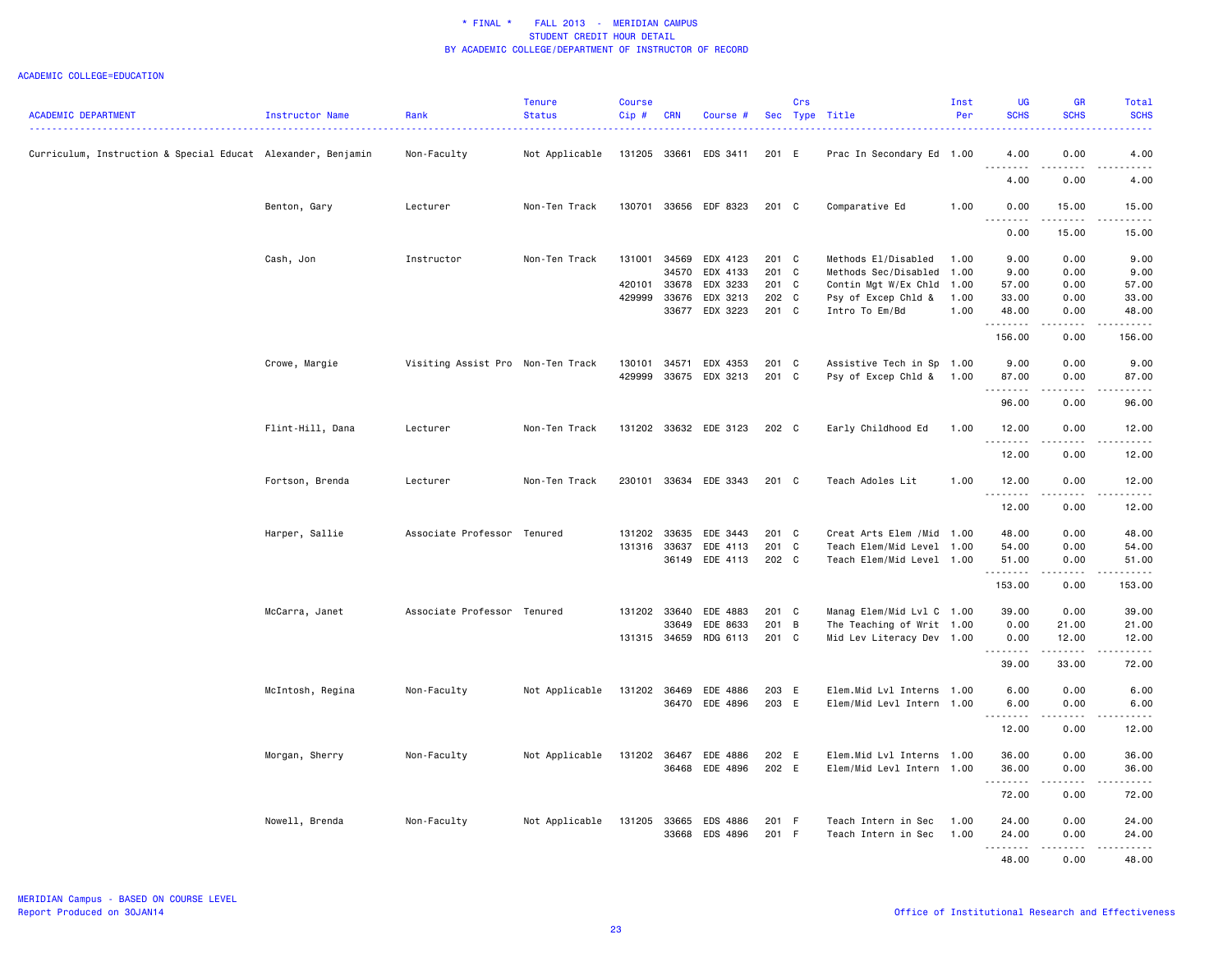|                                                          |                    |                               | <b>Tenure</b>  | Course  |            |                       |       | Crs      |                           | Inst | UG                 | <b>GR</b>           | Total       |
|----------------------------------------------------------|--------------------|-------------------------------|----------------|---------|------------|-----------------------|-------|----------|---------------------------|------|--------------------|---------------------|-------------|
| <b>ACADEMIC DEPARTMENT</b>                               | Instructor Name    | Rank                          | <b>Status</b>  | $Cip$ # | <b>CRN</b> | Course #              |       | Sec Type | Title                     | Per  | <b>SCHS</b>        | <b>SCHS</b>         | <b>SCHS</b> |
| Curriculum, Instruction & Special Educat Pickett, Sydney |                    | Non-Faculty                   | Not Applicable | 131202  | 33641      | EDE 4886              | 201 E |          | Elem.Mid Lvl Interns 1.00 |      | 30.00              | 0.00                | 30.00       |
|                                                          |                    |                               |                |         | 33644      | EDE 4896              | 201 E |          | Elem/Mid Levl Intern 1.00 |      | 30.00              | 0.00                | 30.00       |
|                                                          |                    |                               |                |         |            |                       |       |          |                           |      | .<br>60.00         | .<br>0.00           | .<br>60.00  |
|                                                          | Ratliff, Lindon    | Assistant Professor Ten Track |                | 131001  | 34653      | <b>EDS 8886</b>       | 201 H |          | Dimensions of Learni 1.00 |      | 0.00               | 72.00               | 72.00       |
|                                                          |                    |                               |                |         | 34657      | EDS 8896              | 201 H |          | Dimensions of Learni 1.00 |      | 0.00               | 12.00               | 12.00       |
|                                                          |                    |                               |                | 131205  | 36239      | <b>EDS 7000</b>       | 201 I |          | Directed Indiv Study      | 1.00 | 0.00               | 3.00                | 3.00        |
|                                                          |                    |                               |                |         | 36486      | EDS 4886              | 202 F |          | Teach Intern in Sec       | 1.00 | 6.00               | 0.00                | 6.00        |
|                                                          |                    |                               |                |         |            | 36487 EDS 4896        | 202 F |          | Teach Intern in Sec       | 1.00 | 6.00               | 0.00                | 6.00        |
|                                                          |                    |                               |                |         |            | 36632 EDS 7000        | 203 I |          | Directed Indiv Study 1.00 |      | 0.00               | 1.00                | 1.00        |
|                                                          |                    |                               |                | 131318  |            | 33662 EDS 4643        | 201 C |          | Method Teach Soc Stu 1.00 |      | 21.00              | 0.00                | 21.00       |
|                                                          |                    |                               |                |         |            | 34650 EDS 6643        | 201 C |          | Teach Of Soc Stu          | 1.00 | 0.00<br>. <b>.</b> | 3.00                | 3.00        |
|                                                          |                    |                               |                |         |            |                       |       |          |                           |      | 33.00              | 91.00               | 124.00      |
|                                                          | Rhodes, Karen      | Lecturer                      | Non-Ten Track  | 429999  |            | 33674 EDX 3203        | 201 C |          | Intro To Learn Disab 1.00 |      | 30.00<br><u>.</u>  | 0.00<br>.           | 30.00<br>.  |
|                                                          |                    |                               |                |         |            |                       |       |          |                           |      | 30.00              | 0.00                | 30.00       |
|                                                          | Stinson, Leah      | Lecturer                      | Non-Ten Track  |         |            | 131202 36471 EDE 4886 | 204 E |          | Elem.Mid Lvl Interns 1.00 |      | 6.00               | 0.00                | 6.00        |
|                                                          |                    |                               |                |         | 36482      | EDE 4896              | 204 E |          | Elem/Mid Levl Intern 1.00 |      | 6.00               | 0.00                | 6.00        |
|                                                          |                    |                               |                |         |            | 131305 33757 RDG 4133 | 201 C |          | Integrat Lang Art In 1.00 |      | 54.00              | 0.00                | 54.00       |
|                                                          |                    |                               |                |         |            | 36152 RDG 4133        | 202 C |          | Integrat Lang Art In 1.00 |      | 51.00<br><u>.</u>  | 0.00<br>.           | 51.00       |
|                                                          |                    |                               |                |         |            |                       |       |          |                           |      | 117.00             | 0.00                | 117.00      |
|                                                          | Triplett, Kimberly | Assistant Professor Ten Track |                | 131202  | 33631      | EDE 3123              | 201 C |          | Early Childhood Ed        | 1.00 | 57.00              | 0.00                | 57.00       |
|                                                          |                    |                               |                |         |            | 131311 33638 EDE 4123 | 201 C |          | Teach Elem/Mid Level 1.00 |      | 54.00              | 0.00                | 54.00       |
|                                                          |                    |                               |                |         |            | 36150 EDE 4123        | 202 C |          | Teach Elem/Mid Level 1.00 |      | 51.00              | 0.00<br>$- - - - -$ | 51.00       |
|                                                          |                    |                               |                |         |            |                       |       |          |                           |      | .<br>162.00        | 0.00                | 162.00      |
|                                                          | Tucker, Carolyn    | Lecturer                      | Non-Ten Track  | 131202  |            | 33758 RDG 8713        | 201 E |          | Tch Struggling Reade 1.00 |      | 0.00               | 6.00                | 6.00        |
|                                                          |                    |                               |                | 131315  | 33753      | RDG 3113              | 202 C |          | Early Literacy Instr 1.00 |      | 12.00              | 0.00                | 12.00       |
|                                                          |                    |                               |                | 131318  | 33639      | EDE 4143              | 201 C |          | Teach Elem/Mid Lvl S 1.00 |      | 54.00              | 0.00                | 54.00       |
|                                                          |                    |                               |                |         |            | 36151 EDE 4143        | 202 C |          | Teach Elem/Mid Lvl S 1.00 |      | 51.00<br><u>.</u>  | 0.00<br>.           | 51.00<br>.  |
|                                                          |                    |                               |                |         |            |                       |       |          |                           |      | 117.00             | 6.00                | 123.00      |
|                                                          | Waddell, Suzanne   | Instructor                    | Non-Ten Track  | 131202  |            | 33653 EDF 3423        | 201 C |          | Exploring Diversity 1.00  |      | 66.00              | 0.00                | 66.00       |
|                                                          |                    |                               |                | 131315  | 33754      | RDG 3123              | 201 C |          | Early Lit Instruct I 1.00 |      | 57.00              | 0.00                | 57.00       |
|                                                          |                    |                               |                | 450101  |            | 33650 EDF 3333        | 201 C |          | Social Foundation Ed 1.00 |      | 93.00              | 0.00                | 93.00       |
|                                                          |                    |                               |                |         | 33651      | EDF 3333              | 202 C |          | Social Foundation Ed 1.00 |      | 45.00              | 0.00                | 45.00       |
|                                                          |                    |                               |                |         |            |                       |       |          |                           |      | 261.00             | 0.00                | 261.00      |
|                                                          |                    |                               |                |         |            |                       |       |          |                           |      | ========           | ========            | ==========  |
| Curriculum, Instruction & Special Educat                 |                    |                               |                |         |            |                       |       |          |                           |      | 1384.00            | 145.00              | 1529.00     |
|                                                          |                    |                               |                |         |            |                       |       |          |                           |      | ========           | $= 10000000000$     | ==========  |